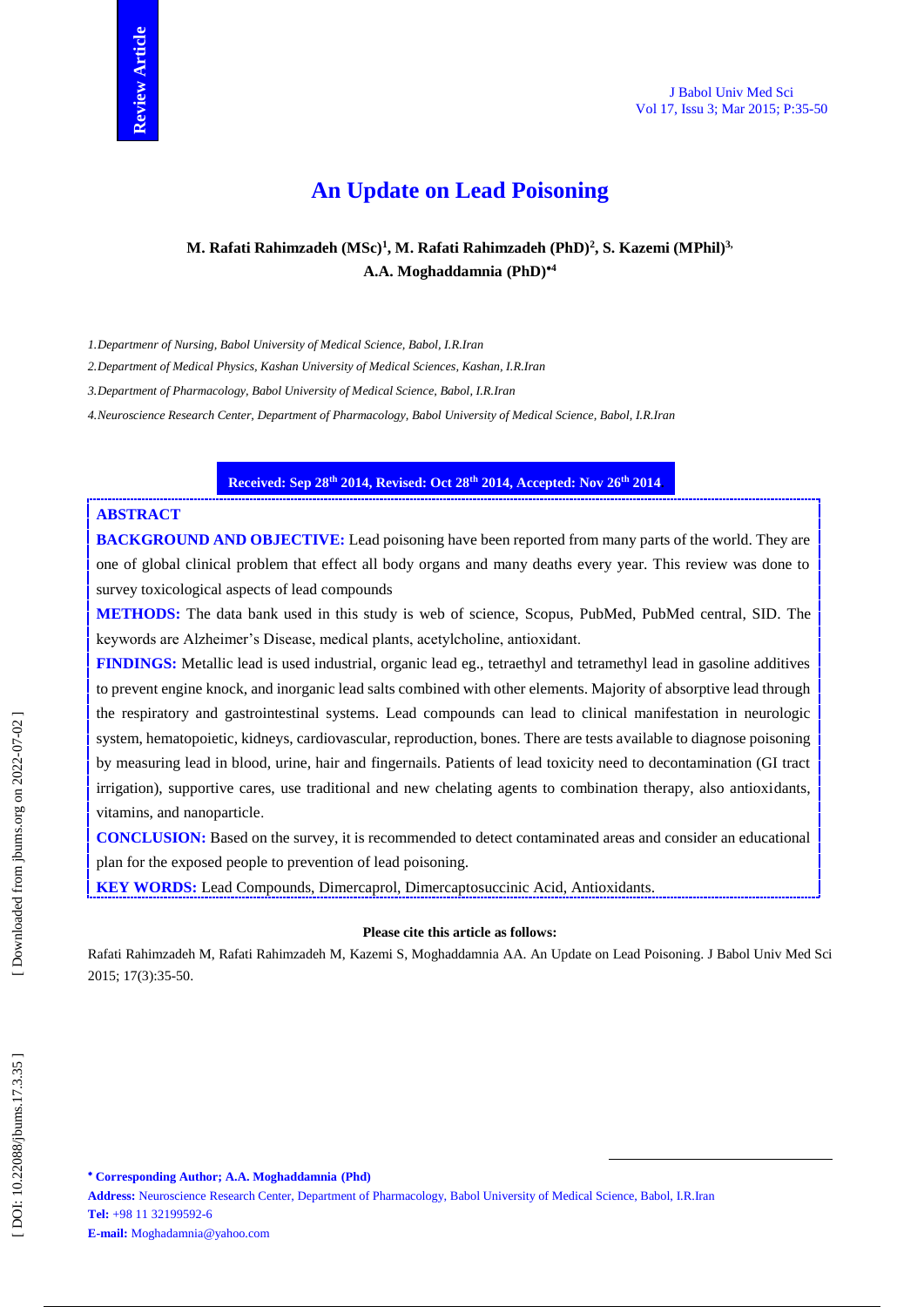**Introduction**<br> **I**n recent years, considering the community development and ease of access to drugs and toxins, the incidence of poisoning has markedly increased. Agents of organic origin, as well as chemical toxins, can have harmful effects on human body (1, 2). Abuse of certain drugs, use of environmental elements, industrial and agricultural products, and some food compounds can lead to deliberate or accidental poisoning (3, 4).

Heavy metals, which are naturally found in the Earth's crust, can pollute the air and soil. Metal poisoning, particularly poisoning by heavy metals, is one of the main ecological problems affecting the health of individuals (5 -7).

Use of lead, as one of the most important metal contaminants, dates back to 6,000 years ago. The history of lead toxicity is nearly 2500 years old (8). Lead can travel through the soil into the plant tissues. In the past, lead pollution was related to mining activities and rendering processes. In fact, most paints and gasoline used in vehicles contained inorganic or organic lead compounds. Moreover, lead glazing in pottery intended for cooking (and water pipes) was among the uses of this element in the past (7, 8).

Lead poisoning has remained a significant problem especially for children in many parts of the world, despite the notable success in the production of non -lead gasoline and due to the significant lead exposure from other sources including lead -based industrial products (such as lead -containing paints), extensive lead exposure at traditional workshops of porcelain glaze, and lead -containing industrial waste (9).

**Lead structure:** Lead (Pb) is known by its atomic number 82 and atomic weight of 2.207. It is an odorless, glossy, pale blue element, with the melting point of 5.327 and boiling point of 1750 °C. This soft, flexible element, which is both divalent and tetravalent, has a weak electrical conductivity (10).

**Toxicokinetics:** The absorption of lead varies from one person to another, depending on the chemical form and type of exposure (11). Lead is mostly absorbed through the respiratory and digestive systems. Occupational exposure is a common cause of lead poisoning. Inorganic lead absorption through the skin is negligible, although organic lead compounds are easily absorbed through the skin, given the high fat solubility (12).

**Distribution, storage, and disposal:** Up to 99% of lead in the blood binds with hemoglobins in red blood cells, and only 1% is found in blood serum, which is absorbed by the tissue through dispersion. First, lead is distributed

in liver and renal tissues and reaches the skeletal system and hair floccules during redistribution.

The elimination half -life of lead in blood is about 30 days. As previous research has indicated, the amount of lead stored in bone structure increases with age (from 70% in children to 95% in adults), with the elimination half-life of approximately 20 years.

Lead appears to be more mobile in trabecular bones than cortical bones; thus, in terms of lead elimination, shorter time is required in trabecular bones.

The lead in bone structure accounts for about 50% of blood lead. Therefore, it can be considered as an effective source of internal assessment (13). Ninety percent of ingested lead is eliminated via feces and urine; if inhaled, it is excreted through the kidneys. Lead can be also excreted through sweat and breast milk (11). **Toxicodynamics:** The most severe effects of lead poisoning have been reported on the nervous system, and the highest vulnerability occurs during growth years. In fact, lead poisoning in children is more severe than adults (14). One key factor in lead poisoning is the quick succession of calcium by lead. In fact, lead can infiltrate through blood -brain barrier (BBB) since a large amount of it can substitute calcium ions (Ca2+).

According to previous studies, lead can infiltrate into the brain (15). When BBB is exposed to high lead concentrations, plasma moves to the interstitial space, causing edema. Toxicity of central nervous system due to high lead concentration in blood can result in encephalopathy. Due to diffusion, lead contamination can cause cerebral edema, which mainly affects the cerebellum (16).

This type of brain injury leads to impairment in reading, calculation, and short -term memory, lack of understanding and vision, cognitive changes, behavioral disorders, and IQ deficit (14). Recent epidemiological studies suggest that lead can affect kidney function even at lowest levels in blood. As indicated by Ekong et al., 5 μg/dL of lead could harm the kidneys (17). Similarly, Muntener and colleagues in a trial on American adults with low blood lead levels demonstrated the presence of chronic kidney disease in these individuals (18). Oxidative damage to reproductive organs is another side -effect of lead poisoning, which results in decreased sperm motility, sperm count, and sperm -oocyte penetration rate (SOPR) in mice (19).

Menke et al. showed that the risk of death due to cardiovascular diseases and stroke increases by a blood lead concentration of 2 μg/dL (20). Animal studies have shown that the increased growth of vascular smooth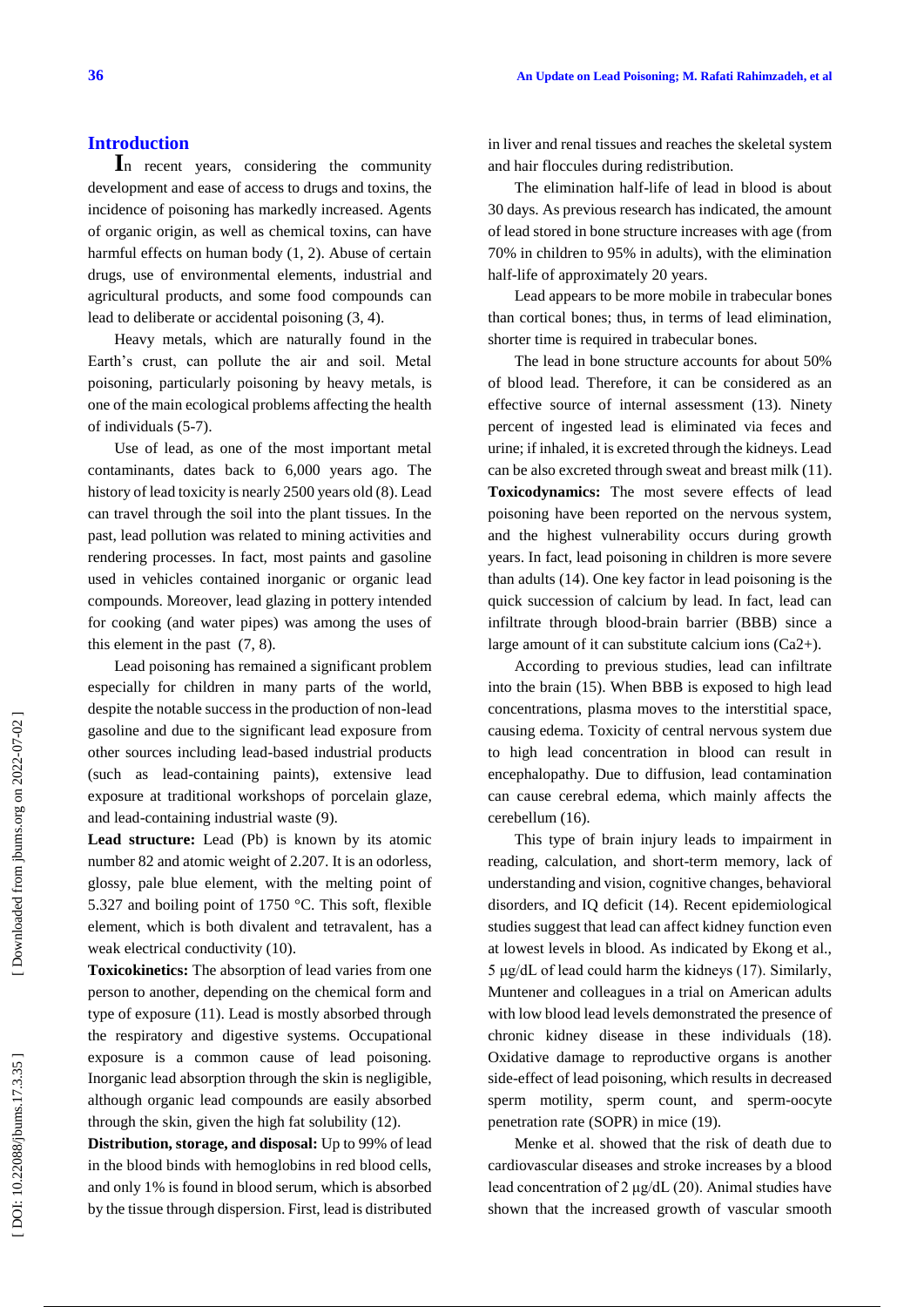cells results in the formation of atherosclerotic plaques. Besides, high lead concentration causes oxidative stress, with adverse effects on the cardiovascular system  $(21)$ . In a study by Ding and colleagues, increased production of hydroxyl, lipid peroxidation, and oxidative stress in aortic endothelial cells were correlated with lead exposure in animals (22). In general, low lead concentration in humans can cause oxidative stress, which is due to the formation of free radicals.

**Lead poisoning mechanism:** Various studies have been conducted on the mechanism of lead poisoning, based on toxicity manifestations. Oxidative stress causes an imbalance between the production of free radicals and the ability of biological system for detoxification or damage repair. In most cases of lead poisoning, the process of oxidative stress begins simultaneously in two different paths: production of reactive oxygen species such as hydroperoxides and hydrogen peroxide and depletion of antioxidants (23).

The body's antioxidant defense system can cease the production of reactive oxygen species. Glutathione, which is a sulfhydryl -containing tripeptide and is more frequently found in mammalian tissues, plays the most important antioxidant role in cells. Antioxidants cause a reduction in the activity of free radicals (24).

Glutathione disulfide is the oxidated form of glutathione, which can have various reactions with oxygen similar to cysteine thiol group. Glutathiones, similar to restored cysteine thiol group, can react with oxygen species. After electron infusion, they can react with other glutathione molecules and form glutathione disulfide. Via glutathione reductase, glutathione can produce glutathione disulfide. Under normal conditions, 90% of the total content of glutathione is present as glutathione and about 10% as the oxidized form. However, under oxidative conditions, the concentration of glutathione disulfide is greater than that of glutathione (23).

Lead has the ability to share electrons and form electron pairs; these interactions occur between lead, composed of single -electron orbitals, and the sulfhydryl group. This ability is a result of glutathione synthesis from cysteine (through gamma -glutamyl transferase) due to glutathione consumption (23). Similarly, lead is inactivated by enzymes such as delta -aminolevulinic acid dehydratase (ALAD), glutathione peroxidase (GPx), and glutathione - S -transferase, which reduce glutathione level (21). Lipid peroxidation is one of the biomarkers of oxidative stress and is among the most important indices for the investigation of oxygen

reactions in lipid membranes. Free radicals surround the electrons by the lipids in cell membranes and result in cell damage.

Apart from lipid peroxidation, lead causes the oxidation of hemoglobin, which directly leads to the hemolysis of red blood cells; this happens due to the presence of ALAD, which increases the concentration of substrate amino acids in blood and urine.

Increased amount of aminolevulinic acid facilitates the formation of hydrogen peroxides and superoxide radicals and results in the formation of hydroxyl radicals by impacting hemoglobin (25). The abovementioned mechanisms enhance cell vulnerability to oxidative stress, and lead poisoning might end in cellular death (23).

**Clinical symptoms of lead poisoning:** Lead has a wide range of destructive effects, which influence the nervous system, cardiovascular system, reproductive organs, red blood cells, and kidneys. Moreover, children seem to be more vulnerable to lead than adults (26). In recent decades, significant findings have been published about the effects of lead on the nervous system, especially in terms of cellular mechanisms. Moreover, brain is one of the most studied organs regarding lead poisoning.

The conducted studies have concentrated on cell death, excitation of neurotransmitters, release and change of mediator receptors, changes in mitochondrial function, second messenger mechanisms, and vascular endothelial cells. The symptoms may manifest immediately or with delay, causing memory loss, vision impairment, cognitive -behavioral disorders, nervous system dysfunctions, brain damage, and mental retardation (27).

Undoubtedly, lead poisoning affects children's nervous system, neural/behavioral system, and growth. As mentioned by Ibrahim et al., although no significant correlation has been found between poisoning symptoms and blood lead level, some lead concentrations can indicate the severity of symptoms. For instance, the lowest amounts of lead  $(1-50 \mu g/dL)$ can cause cognitive -behavioral changes; therefore, it is difficult to make a differential diagnosis in case of normal growth.

At medium lead levels (50 -70 μg/dL), children might show decreased activity, grow uninterested in playing games, and experience less growth than their healthy counterparts. These signs have been classified as pre -encephalopathy symptoms, and the majority of cases occur within the age range of 1 -5 years. Moreover,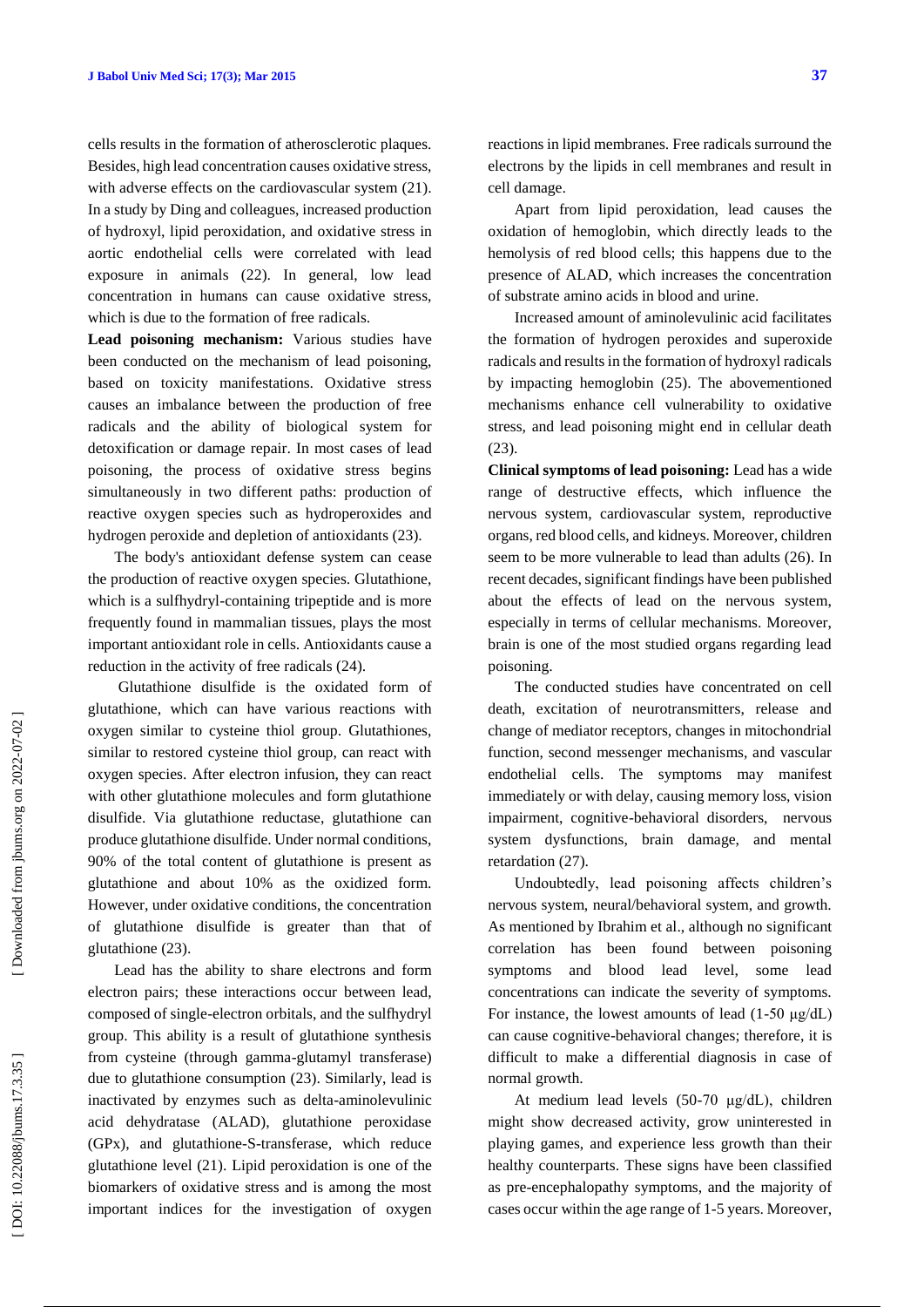severe lead poisoning (higher than 70 μg/dL) may cause encephalopathy accompanied by coma, seizures, altered mental status, and symptoms of increased intracranial pressure (28).

When the amount of lead in blood is higher than 40 μg/dL, neurotoxic effects, which are related to occupational exposure in adults, are accompanied by behavioral disorders. Peripheral neuropathy sits among the classical symptoms of lead poisoning in adults. Moreover, nervous dysfunction occurs when blood lead level is below 40 μg/dL, which can be clearly revealed by the electrophysiological measurement of nerve conduction velocity (13).

Lead poisoning may occur in the somatic nervous system via two different ways: 1) severe autosomal dominant disorder, which is traditionally associated with lead poisoning at high doses and might secondarily cause porphyria symptoms, and 2) long -term manifestations with mild sensory impairment and automatic polyneuropathy, which are probably the direct effects of neurotoxicity with lead (29).

Anemia is one of the hematopoietic effects of lead. Ferrochelatase is one of sensitive enzymes to lead, which stimulates iron binding to porphyrin ring. In lead poisoning, it is quite common to see protein -binding irons in human duodenal mucosal secretion, which is due to the the competitive relation between lead and iron in binding. In general, lead can inhibit delta aminolevulinic acid synthase, ALADs, and ferrochelatase.

Measurement of erythrocyte protoporphyrin or zinc protoporphyrin concentrations is used to determine the amount of lead in blood (30). It should be mentioned that lead affects the normal course of hemoglobin synthesis and has high affinity to red blood cells. Therefore, life of erythrocytes is shortened and synthesis is disrupted by lead poisoning (31).

Lead may cause morphological changes in erythrocyte by increasing blood cells with irregular structures, causing anemia (31). Anemia occurs only in severe cases of lead poisoning (such as iron deficiency, microcytic anemia, and hypochromic anemia) (13). Lead exposure results in the increased incidence of clinical cardiovascular disorders such as coronary artery diseases, peripheral artery disease, and other cardiovascular disorders including the increased incidence of ventricular hypertrophy and left ventricular masses, reduced fraction index, changes in heart rhythm (e.g., intraventricular conduction defect), increased QRS distance, and elevated blood pressure (32).

Oxidative stress disrupts the performance of guided nitric oxides. Lead poisoning has been also associated with reduced cholinergic activity, elevated sympathetic activity (due to reduced vascular activity), increased beta -adrenergic receptor density, activation of renin, aldosterone, and angiotensin systems, elevated production of endothelin and thromboxane, reduced dilation of blood vessels, increased vasoconstrictive prostaglandins, increased cellular calcium (Ca2 +) (via inhibiting Na -K ATPase activity), induction of Na -Ca2 + exchange, reduced content of guanylate cycles in vascular tissues, and increased activity of protein kinase C (33, 34).

However, the most important manifestation of lead poisoning in the cardiovascular system is hypertension. In addition, endothelial damage and functional disorders lead to atherosclerosis, thrombus formation, and tissue damage. In chronic cases, increased incidence of atherosclerosis was also reported in experimental animal studies (35). In fact, in early atherosclerosis, lead contributes to intimal hyperplasia, which is the initiator of hypertension and other cardiovascular disorders (35, 36). Additionally, performed studies have shown that prolonged exposure to lead causes a slight increase in systolic and diastolic blood pressure (37).

Gastrointestinal symptoms of lead poisoning are non -specific and significant. Epigastric discomfort, nausea, vomiting, constipation, flatulence, loss of appetite (appetite disorders) and weight loss have been observed at medium lead levels in blood. At high concentrations, abdominal pain has been frequently reported (38, 39).

Lead poisoning might be misdiagnosed with intestinal obstruction, pseudo -obstruction, peptic ulcers, pancreatitis, appendicitis, mesenteric lymphadenitis, diabetic ketosis, and kidney stones. In fact, misdiagnosis may lead to unnecessary gastrointestinal assessments and abdominal surgery in patients. Clinical manifestations, accompanied by chronic or recurrent abdominal pain, are often diverse and crampy in nature; these manifestations are known as "lead colic" and are accompanied by gastrointestinal obstruction (39, 40). The importance of skeletal system in lead poisoning increases due to the high absorption of lead in this system. Over 90% of lead in the adult body is stored in bones. In fact, lead has a long half-life in bones and can be coordinated with metabolic and homeostatic mechanisms, associated with the function of parathyroid hormones, calcitonin, vitamin D, and other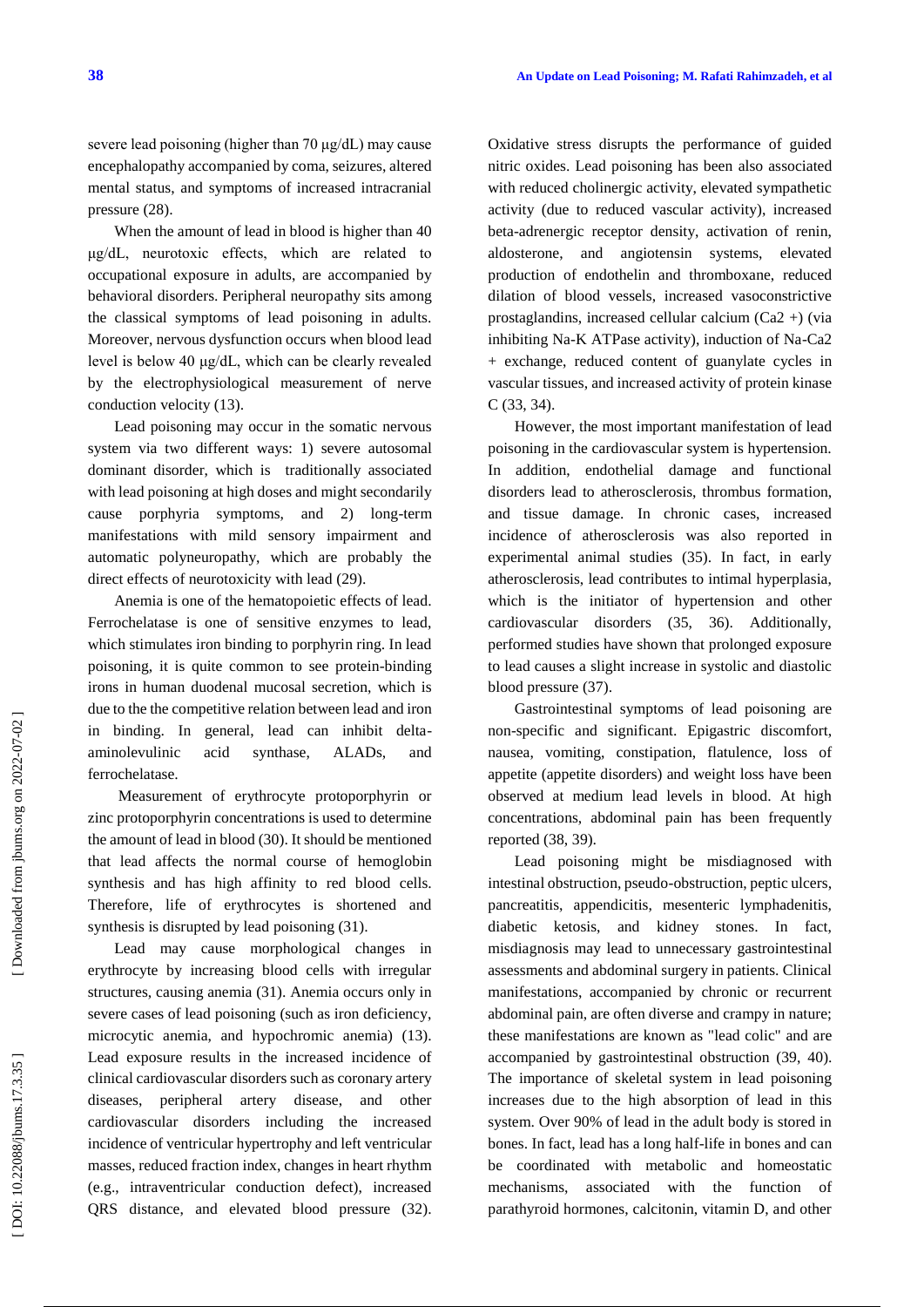hormones influencing calcium metabolism. Lead substitutes calcium in bones and disrupts bone metabolism. It also affects osteoblasts, osteoclasts, and chondrocytes. Lead reduces the concentration of 1,25 dihydroxyvitamin D3 and inhibits osteocalcin. It also has modulatory effects on proteins associated with parathyroid hormone, TGF -β, activator protein 1, and nuclear factor -kappa B in chondrocytes (41, 42). In addition, lead has direct effects on osteoporosis and fracture healing (43). When children are exposed to severe lead poisoning, calcium deposits increase in areas of temporary calcification, leading to deficiencies in bone growth and inhibition of enamel and dentin mineralization (13, 42).

Lead has been classified as inorganic and organic. Inorganic lead compounds are mainly inhaled as particles or vapor (the size of particles is less than 1 micrometer). These particles can be transmitted through airways and be absorbed by blood immediately after reaching the alveoli. In mammals, lead affects different systems, and lungs are one of the major sites of lead accumulation in the body (44, 45).

Environmental pollution affects the morphology and physiology of respiratory system. Meanwhile, lead affects the pathogenesis of asthma, chronic obstructive pulmonary disease, and lung cancer (46). Investigations have suggested that the prevalence of respiratory disorders in industrial workers, who are in contact with lead compounds, is higher than that reported in non industrial workers and farmers who deal with pesticides and other chemicals (47).

Moreover, a significant decrease was observed in pulmonary function test score (PFT), forced expiratory volume in one second/vital capacity ratio (FEV1/FVC), and maximum volume of pulmonary ventilation (MVV) in lead poisoning (44). Development of respiratory symptoms such as chest tightness, phlegm, and cough has been also reported. However, wheezing along with chronic obstructive pulmonary disease is less prevalent than asthma, and occurrence of wheezing, thick mucus, and shortness of breath indicate asthma (46). Another significant point is that lead acetate is potentially carcinogenic according to experimental animal studies (48).

Kidneys are the primary site of lead accumulation. Prolonged exposure to lead ends in occupational and environmental contamination under critical conditions. In more severe conditions, acute or chronic nephrotoxic effects have been observed; in fact, both acute and chronic nephropathies have been observed in humans

(49, 50). In lead -induced nephropathy, many changes occur in terms of performance. These changes include reduced transfer of components, which require energy for transfer, and formation of a syndrome which is similar to Fanconi syndrome and is associated with aminoaciduria, glycosuria, and phosphate productivity. These changes followed errors in mitochondrial respiration, phosphorylation disorder, and delayed treatment.

Pathologic findings have indicated the presence of foreign bodies in the nuclei of primary renal tubular cells, which are formed by lead -protein complexes (42). It is assumed that the presence of foreign bodies in the nuclei of proximal tubes is among the pathognomonic symptoms of lead -induced nephropathy, which occurs only during the early years of lead exposure (51); however, chronic lead -induced nephropathy is a renal dysfunction with a high incidence rate.

Scientific studies have shown that lead at different levels influences reproductive organs or endocrine factors that control reproduction (52). Lead is involved in the abnormal formation of reproductive organs (impaired morphology and gonadal function in cases of infertility and decreased libido) and structural congenital anomalies (changes in structure and intrauterine fetal growth) (53).

Lead poisoning causes reduced fertility in men and women (52). Lead changes the histology and physiology of ovaries and uterus, affects follicular development in the ovary, and disrupts ovulation. Also, hypothalamic -pituitary -gonadal axis may be affected by lead; in this case, this element plays a key role in the control of different factors affecting reproduction (54).

Existence of lead in nature and exposure to it increase the risk of cancer; similar results have been reported regarding inorganic lead compounds (55). Additionally, workers who are exposed to lead, are mostly prone to lung, stomach, kidney, and brain cancers (55, 56).

**Diagnosis of lead poisoning:** To diagnose lead exposure, it is quite helpful to measure biological samples obtained from exposed subjects. In this context, direct measurement of lead in blood, biochemical parameters such as creatinine and blood urea nitrogen, and hematological tests of urine (or delta aminolevulinic acid assays) are employed for the diagnosis of lead poisoning (57).

**Blood :** The most exclusive and effective way to determine lead level is to measure it in blood cells, since more than 95% of lead in the blood is concentrated in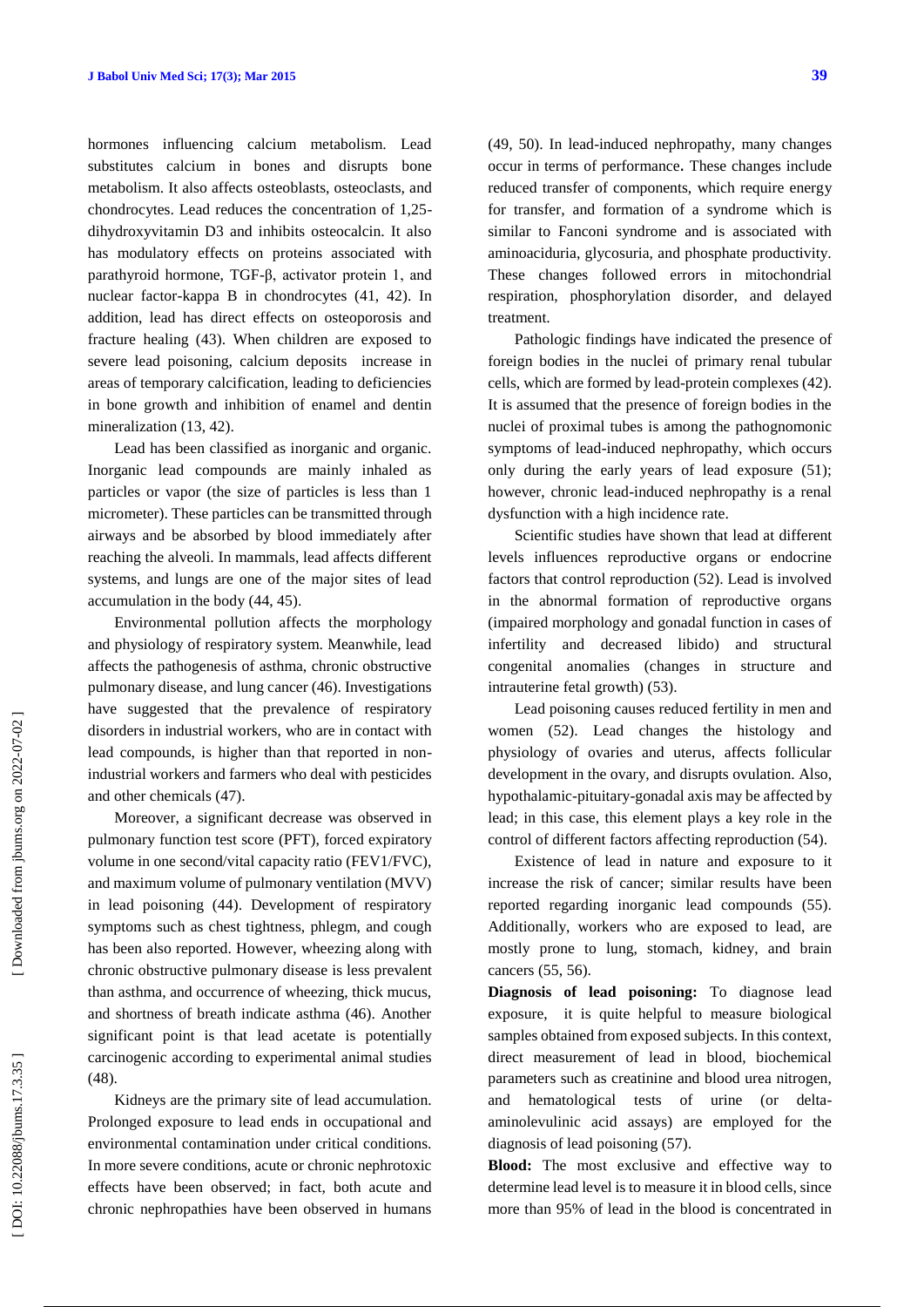erythrocytes (58), reflecting recent and previous poisoning (42). The threshold level above which lead can be harmful is 10 μg/dL (59). Although blood lead level greater than 10 μg/dL should be considered high, clinical symptoms can be rarely seen below 60 μg/dL (60). However, it has been reported that even low levels of lead (10 μg/dL) in the blood can affect the physical and cognitive development of children (59). If blood lead level in a lead -exposed subject (such as factory workers) is over 60 μg/dL, he/she should be transferred to a lead -free work environment (61).

**Urine:** The initial aggregation of lead may occur in kidneys. After glomerular filtration, lead will enter nephron tubules and blood by reabsorption and spread throughout the body due to its physical nature (small particles) (62).

The half-life of lead in human blood is 25 days; thus, the measurement of blood lead level is a useful index, although the presence of lead in urine is a more useful indicator for the overall presence of lead in the body (63). With increased lead exposure, the activity of ALAD is decreased or inhibited, and the indirect activity of aminolevulinic acid synthetase (ALAS) (due to the regulation of negative lead -induced feedback) leads to increased aminolevulinic acids in different tissues and plasma; therefore, urinary delta aminolevulinic acid (ALA -U) is eliminated from urine. Accordingly, the measurement of ALA -U for examining the effects of lead is recommended (64, 65).

Notably, the exact threshold concentration of lead in the blood must be above 35 -40 μg/dL so that lead can be detected through aminolevulinic acids in urine (66). In order to determine the concentration of aminolevulinic acids, fluorometeric method along with liquid chromatography (with high functionality), is applied; this method is more sensitive and accurate than the calometric method (67, 68).

**Hair and nails:** In addition to liver and renal tissues and blood/urinary samples, nails, teeth and hair are also used for the analysis of lead (69). Hair and nails are discussed more than other diagnostic indicators for the assessment of metal concentrations, since they undergo fewer changes by the intake of food, air and water. Therefore, their status may remain stable for a long period (70). Sample collection of hair and nails is simple and non invasive, and lead alterations in these samples are constant during storage (71). The total amount of lead in the human body (average weight of 70 kg) is almost 100 -400 mg, which increases with age. Lead accumulates in bones, nails and hair three to five times

more than other body tissues (72). This metal remains in the samples for long periods of time, thus reflecting lead concentration in other body tissues (73).

**Other methods:** Lead toxicity or plumbism affects various organs (74). Conventional radiography has shown the presence of lead bands particularly in bones, epiphysis, thick metaphyseal lines, and transverse bands or "lead bands", especially in hand and knee bones (75). In simple chest images, costal cartilage junction is highly evident (76). In addition, by the expansion of blood smear, basophilic erythrocytes (basophilic stippling), as well as microcytic, hemolytic, and hypochromic anemia are observed (74).

In case of lead poisoning, electroencephalography of brain shows a slight increase in delta wave activity. CT scan and MRI have shown different results, which might be related to the involvement of cerebellar white matter, basal ganglia, thalamus, or insula. Also, cerebral edema, demyelination of brain and cerebellar white matter, and lesions in brain vessels indicate vascular damage in the demyelinated peripheral nervous system (74, 77).

Lead exposure increases nephropathy and renal complications. Uric acid is a nephrotoxic agent and its low values, contrary to previous beliefs, will result in tubulointerstitial fibrosis, arthropathy of afferent artery, glomerular hypertrophy, glomerulosclerosis, glomerular sclerosis, and glomerular hypertension. Hence, examination of blood samples for urea nitrogen, serum creatinine, and uric acid, as well as urine analysis (i.e., analysis of N -acetyl -beta - D -glucosaminidase, retinol -binding protein, and creatinine) is required (78). **Treatment :**

**Removal of pollutants and supportive care of patients:** The most important aspect of lead poisoning treatment is avoiding direct contact with lead. Lead poisoning, which is a major problem in adults due to occupational exposure, depends on the performance of public health system, as well as social and political systems (42).

Another issue is the lead in food products left in the gastrointestinal system. Activated charcoal has a relatively lower affinity than many other metals, and the inorganic lead absorption in the gastrointestinal system is discussed with uncertainty. Previous reports have shown that whole bowel irrigation can increase the rate of lead excretion. The intake of polyethylene glycol and electrolytes, which are administered orally or via nasogastric tubes (20 to 30 ml/kg of body weight per hour), could result in lead elimination (58). In terms of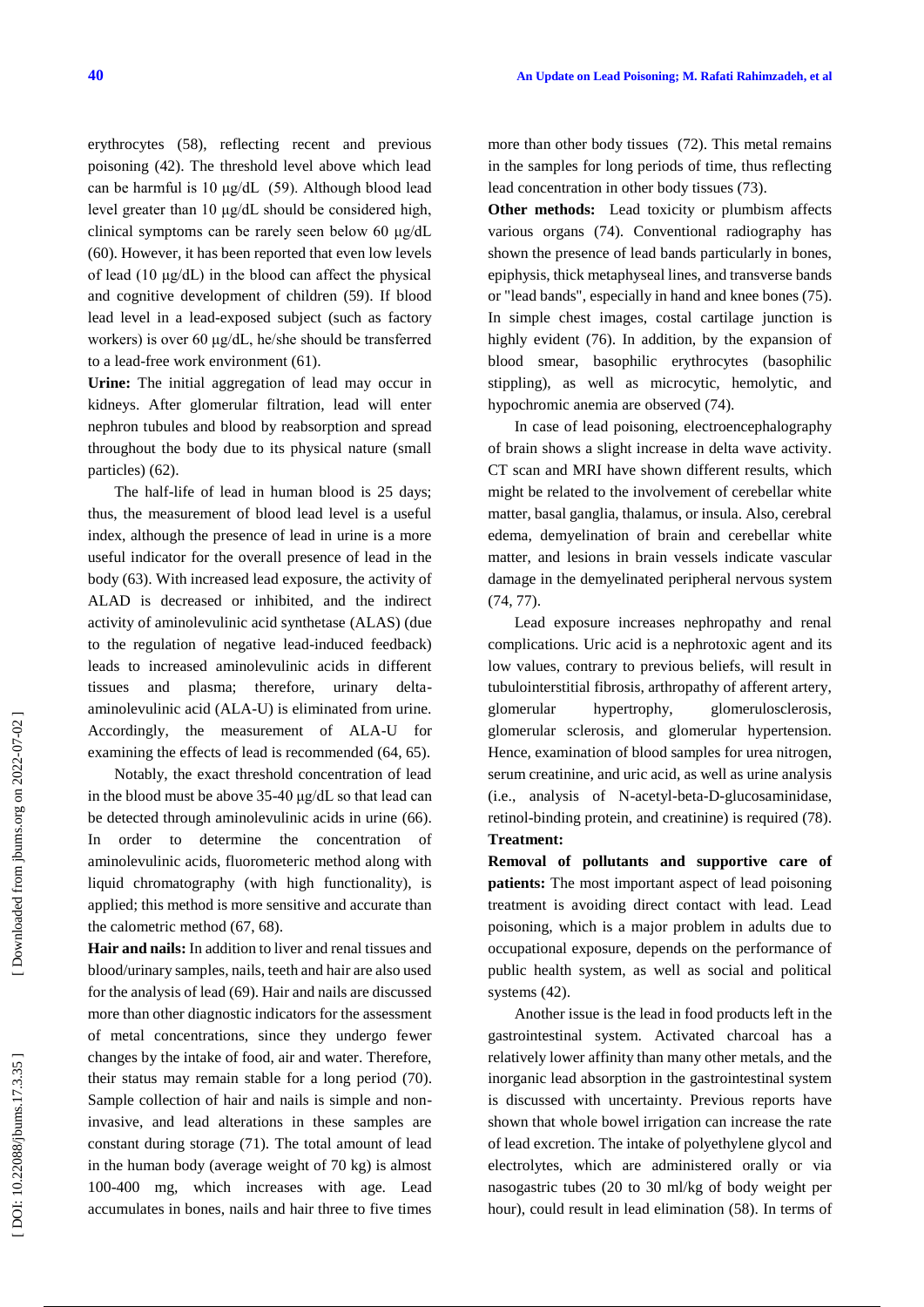supportive care, three key objectives are pursued: 1) reduction or normalization of intracranial pressure; 2) maintaining adequate urine output for lead elimination; and 3) management of seizures with antiepileptic medications (58).

Elevated intracranial pressure indicates the progressive loss of consciousness, papilledema, cranial nerve dysfunction, abnormal response of pupils, and imapired nervous functioning. Elevated intracranial pressure is confirmed via cerebral images or direct measurement of intracranial pressure (58). If the patient has intraventricular catheter, by draining the cerebrospinal fluid, we can reduce intracranial pressure; also, the patients' bed should be tilted to 30 $\degree$  (79). The most common osmotic diuretic is mannitol, which should be injected intravenously (0.25 -1.5 grams per kilogram of body weight) in 20% solution for 20 to 30 minutes (80).

Short -term hyperventilation will reduce brain internal pressure by inducing hypercapnia and vasoconstriction (79). If seizure occurs, the patient is placed in a lateral position so that the head is above 30 degrees to minimize aspiration. Oxygen will be provided through the nasal canal by cannula. Use of intravenous lorazepam (1.0 mg per kg of body weight) for 2 to 3 minutes is recommended(maximum of 8 mg). Subsequently, diazepam (2.0 mg per kg) can be also used intravenously at a dose of 5 mg per minute.

If the patient's seizure lasts longer than 5 minutes or generalized tonic -clonic seizures occur more than twice an hour, other measures should be taken. In these cases, fosphenytoin (20 mg per kg of body weight, not more than 150 milligrams per minute) is prescribed. In case of hypersensitivity to drugs, phenobarbital can be used (81).

Another point is that lead is mainly excreted through the kidneys. Lead elimination is considered adequate in case the urinary output is 1 to 2 ml per kg per hour. The volume of fluid intake must be carefully managed so that increased volume and worsening cerebral edema can be avoided. In some cases, use of loop diuretics is effective for the treatment of cerebral edema, secondary to prescribing mannitol (58).

**Chelating agents:** Chelating agents are organic or inorganic compounds used for heavy metal poisoning. Chelating agents are molecules which can bind with metals. Effective chelating agents lower free metal concentration, and the formed complex can be easily eliminated through urine, resulting in reduced levels of toxicity (82, 83).

**Traditional chelating agents :** EDTA is an amino acid compound with high affinity to lead, aluminum, zinc, iron and cadmium ( fig 1). Calcium -EDTA (Ca -EDTA) and sodium -EDTA (Na -EDTA) are two compounds that are administered intravenously, since their gastrointestinal absorption is poor and lead can be eliminated fast via intravenous injection (84). These compounds bear the same effects at a dosage of 3 g for chelating lead. Ca -EDTA has been also recommended by the American Food and Drug Administration (FDA) for the treatment of serious cases of lead poisoning (85). The highest lead excretion in urine (24 -hour urine sample) has been reported after receiving 30 mg per kg of body weight of CA -EDTA, i.e., greater than 2 g of Ca -EDTA via intravenous infusion (86).

Penicillamine is a white, crystalline, water -soluble derivative of penicillin. Its D -isomer is dominant ( fig 2), since it has lower affinity to L -isomer (87). It is prescribed at a dose of 0.5 -1.5 g, 3 -4 times a day for a span of 5 days (consumed at least one hour before a meal). In adults, prescription of penicillamine once a day for 2 -3 months is well tolerated. During prolonged therapy, the dosage should not exceed 40 mg per kg of body weight per day (88).







### **Figure 2 . D -penicillamine (DPA)**

Dimercaprol or British Anti -Lewisite (BAL) is a chelating agent, known for the treatment of heavy metal poisoning. BAL revolutionized the treatment of heavy metal poisoning and has been medically prescribed for more than 60 years. During World War II, BAL minimized the risk of injury or death and today, it is one of the most effective drugs for the treatment of heavy metal poisoning (89). Figure 3 indicates the chemical formula of BAL and its analogs (DMSA and DMPS).

ပူ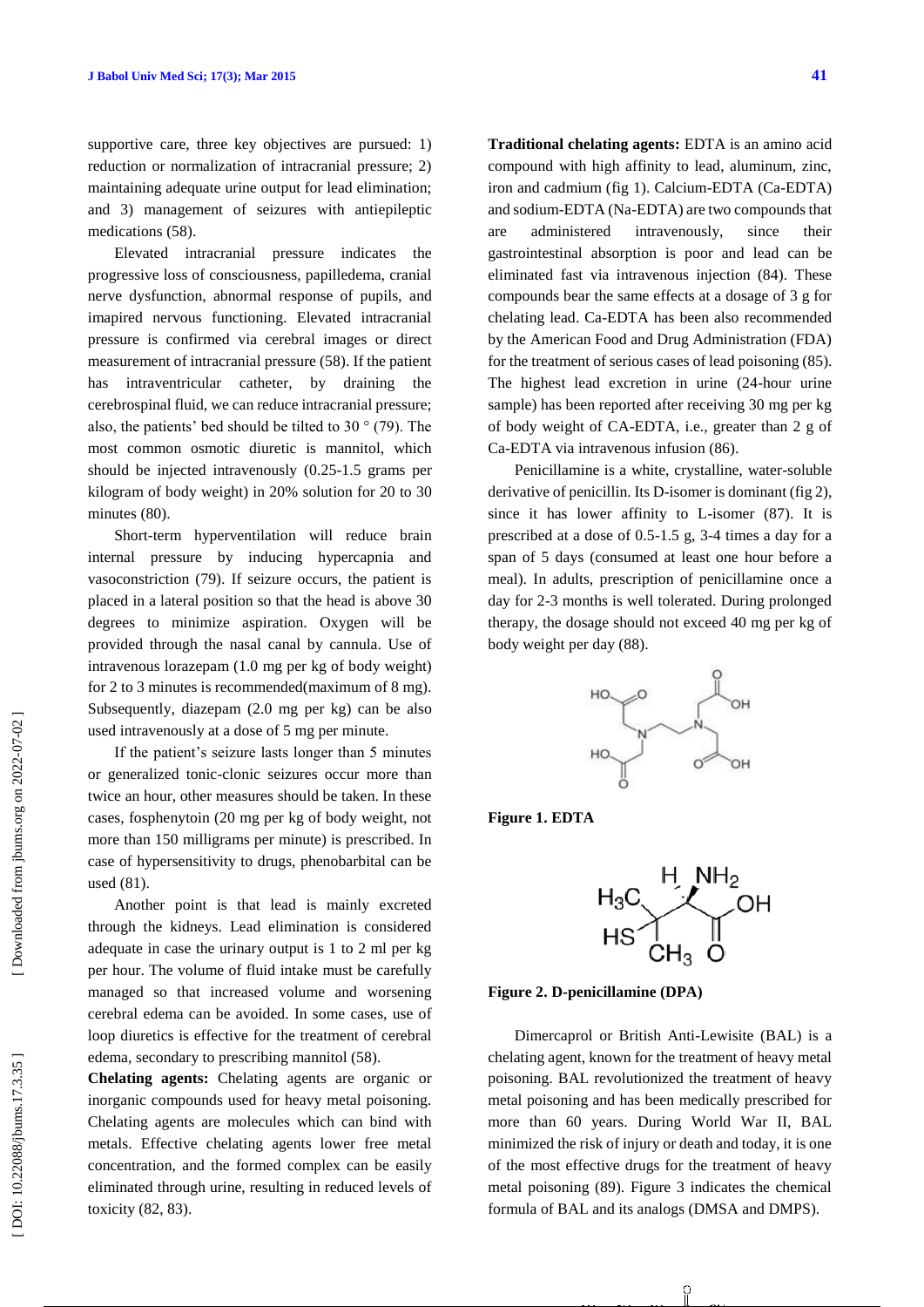$$
\begin{array}{ccc}\n\text{CH}_2-\text{CH}-\text{CH}_2-\text{S}-\text{OH} \\
\downarrow & \downarrow & \downarrow \\
\text{SH} & \text{SH} & \text{O}\n\end{array}
$$

2,3- Dimercapto 1- propansultonic acid (DMPS)

2,3-Dimercapto 1- propanol (Dimercaprol, BAL)

$$
CO_2H-CH_2S-CH_2S-CO_2H
$$

Meso-2,3-Dimercaptosuccinic acid (DMSA)

## **Figure 3 . The chemical formulae of DMPS, BAL, and DMSA**

The American Children Academy recommended the intravenous administration of Ca - disodium EDTA and dimercaprol for lead levels above 70 micrograms per deciliter (90). Some believe that Ca -disodium EDTA should bre used after the administration of dimercaprol. On the other hand, some believe that the simultaneous use of these two agents may facilitate the decline of lead concentration in blood (91). BAL is administered intramuscularly at a dose of 25 mg per kg per day in six divided doses (4.16 mg per kg per injection) for two to five days (92).

**New chelating agents:** Succimer  $2.3$ dimercaptosuccinic acid (succimer, DMSA) has been used since 1950 as an antidote to lead poisoning in Russia, Japan and China (93). DMSA is a water -soluble analog of dimercaprol, which increases urinary elimination of lead and decreases blood lead concentration. It is believed that this agent is effective for the excretion of lead from soft tissues, although it has not been efficient for chelating lead in bones (87, 94). In America, DMSA is only used in form of oral medications, while the intravenous administration has been successfully used in other areas. This drug binds with amino acid cysteine in the body and probably forms a disulfide solution in kidneys by ratios of 1:1 and 1:2; these complexes are suspected to be activating the chelating process. Half -life elimination of DMSA is approximately 2 -4 hours (87). This medication is administered at a dosage of 30 mg/kg/day for 5 days and then 20 mg/kg/day for 14 to 21 days. The lower dosage of DMSA binds with lead again when chelating is stopped (95). Thiol ion 2, 3 -dimercapto - 1 -

propanesulfonic acid (Unithiol, DMPS) is a dimercapto chelating agent and a water -soluble analog of dimercaprol. DMPS has been available since 1985 in Russia and other countries in former Soviet Union; also, it has been administrated in Germany since 1976. Elimination half -life of DMPS (the original medication and its derative products) is approximately 20 hours (87) and its combinations are administrated orally, intravenously, rectally, or locally; after intravenous injection, it is exclusively eliminated from the kidneys (96). Aquatic products of DMPS (50 mg/ml in sterile water) can be prescribed with a dose of 3 -5 mg/kg every 4 hours via slow intravenous infusion over 20 minutes. Fast intravenous infusion may cause vascular relaxation and hypotension. If after a few days of treatment, cardiovascular and gastrointestinal conditions are stabilized, oral treatment can be continued with a dose of 4 -8 mg/kg every 6 -8 hours (87). Side -effects of treatment with DMSA or DMPS include gastrointestinal upset, skin reactions, mild neutropenia, and elevated liver enzymes. DMPS appears to be better tolerated than DMSA by stomach. In some patients, especially patients with allergic asthma, DMPS may cause hypersensitivity (97).

Recently, many studies have shown that DMSA esters may be effective as antidotes for heavy metal poisoning. These compounds are in form of mono- and di -esters of DMSA, leading to increased tissue excretion of chelating agents (82). Among new chelators, we can mention monoisoamyl 2,3 -dimercaptosuccinic acid (MiADMSA), which is an alkyl monoester of DMSA and a water -soluble, yet lipophilic chelating agent ( fig4). Ester may be used as a chelating agent in reducing lead, mercury, and cadmium (98). MiADMSA can penetrate into cells and be widely distributed. It is capable of removing heavy metals from the inside and outside of cells (99).



**Figure 4 . The chemical formula of MiADMSA**

MiADMSA can reduce oxidative stress in two ways. First, it can attract heavy metals from body organs and then, it can summon reactive oxygen species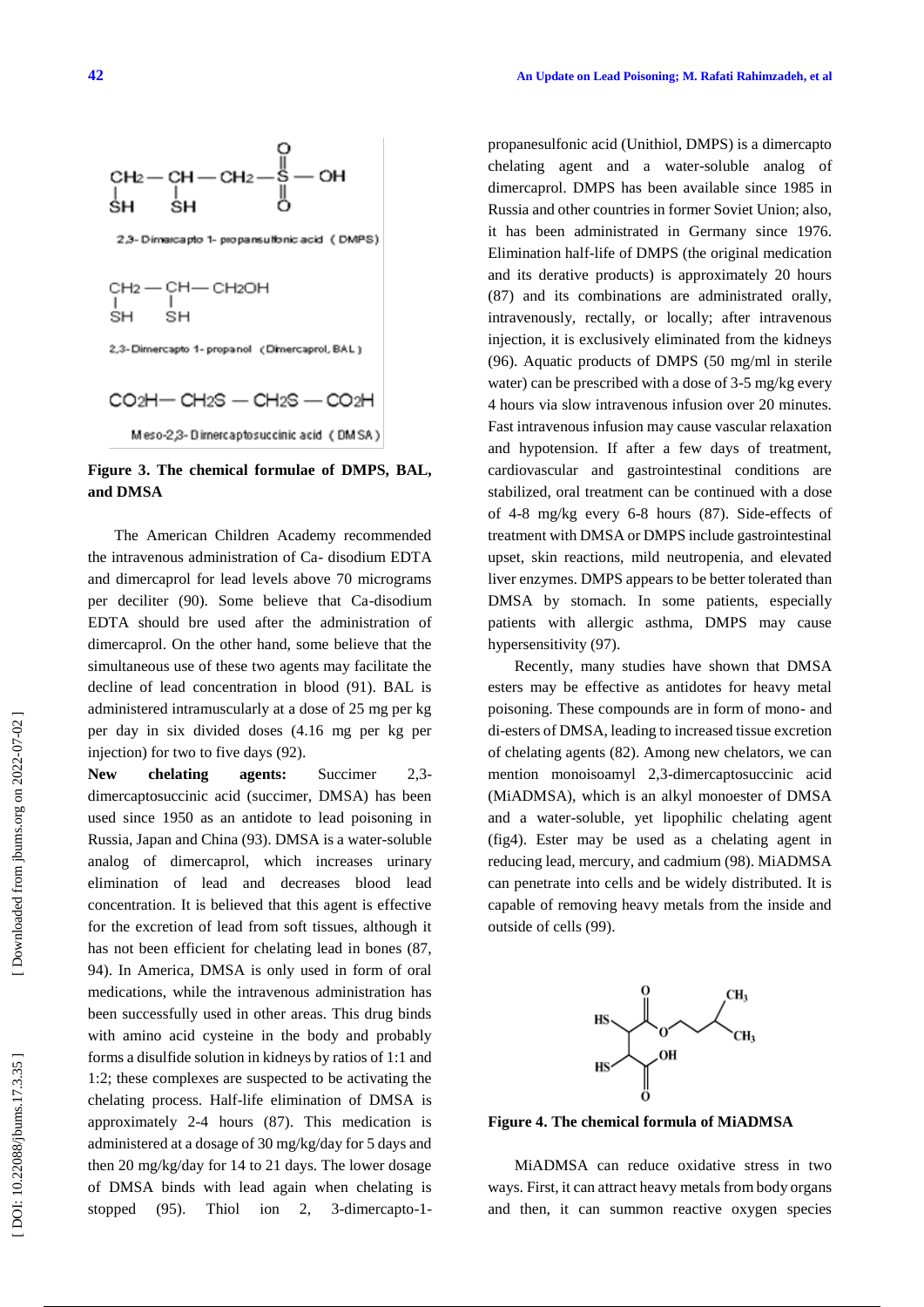through sulfhydryl groups (99). MiADMSA has lipophilic properties, and its molecular mass facilitates the removal of heavy metals and provides better therapeutic effects (98). Other new DMSA analogs include MmDMSA and MchDMSA. MmDMSA has a straight chain and branched methyl groups, whereas MchDMSA has a carbon ring chain ( fig 5). Both agents possess lipophilic properties and have the ability to penetrate into the cells; they are among chelating agents which are administered orally (100).



**Figure 5 . New monoesters of DMSA**

**Combination therapy:** Today, one of the main controversies in the treatment of heavy metal poisoning is using combination therapy. Use of DMSA along with MiADMSA is more effective than the sole application of DMSA. In this case, not only fat oxidation can be controlled but also low catalase activity might be monitored. Therefore, by reducing the dosage of chelatin agent, the adverse effects may reduce (82, 101). In a study by Flora et al., it was indicated that the combination of DMSA and MiADMSA can have significant positive effects on loweirng lead concentrations in the blood. Also, from the clinical perspective, it provides a better chance of recovery for the brain, compared to single -drug treatments. In another study carreid out by Flora, it was revealed that DMSA and CaNa2EDTA combination against severe lead toxicity could modify biochemical parameters and result in more definitive lead elimination; also, no redistribution of lead occured in any body organ (103). Pande and colleagues found that acetylcysteine can be adminstrated as a therapeutic agent when combined with DMSA/MiADMSA in lead poisoning treatment (104). In addition, the effective role of lipoic acid against lead poisoning for chelating in blood and soft tissues has been reported (105). The role of antioxidants in reducing oxidative effects has been also determined

(106 -109). Today, the clinical significance of medicinal plants with high antioxidant effects such as Centella asiatica and plants containing thiol has been confirmed. These compounds act like chelating agents. Thus, oxidative stress imposed by the use of lead compounds can be controlled (110). Reports indicate that some vitamins such as vitamin B, C, and E and food compounds like amino acid methionine (methionine), due to having groups with chelating features, can have beneficial effects on reducing lead poisoning (82, 111). **Use of nanoparticles in the treatment of lead poisoning:** Use of nanotechnology for health and medical treatment has been emphasized in biological studies. In fact, nanotechnology has revolutionized medical sciences and drug manufacture (112). The main benefits of using nanoparticles in comparison with traditional agents is the increased contact with the produced material. This means that it has a great potential for the development of chemical reactions and physical interactions (113). This technology is widely used in tissue, cell, and gene structure and medical instruments. Moreover, it has been evaluated particularly in relation to biomedical research, diagnosis, and treatment (112, 114). Nanoparticles have been used for the diagnosis and detection of different forms of poisoning such as lead poisoning. In the past decade, colorimetric tests have been proposed for the detection of Pb2 + in non -polar solvents. In other words, the colorimetric sensor composed of gold nanoparticles is widely used for the discovery and detection of DNA, proteins, and metal ions. The accumulation of gold nanoparticles is often accompanied by color changes. In general, colorimetric sensors function based on the concentraion and polymerization of gold nanoparticles (115). Evaluation of the uptake of heavy metals by carbon nano tubes is also an effective procedure.

Oxidation of nanoxide tubes can result in the absorption of cations (117). Recillas and colleagues demonstrated that the use of nanoparticles such as Fe3O4, TiO2, and CeO2 increases lead elimination from water. They also demonstrated that Fe3O4 and TiO2 nanoparticles have no toxic properties and can be used as lead absorbants (113). Also, Saberi in a comparative study on bimetallic Ni/Fe nanoparticles and zero -valent iron showed that they both are effective in the removal of Pb2+ (118). Finally, it should be noted that long -term use of nanoparticles in medicine needs further evaluation in terms of clinical and community health for resolving concerns regarding the use of nanoparticles. Another application of nanotechnology is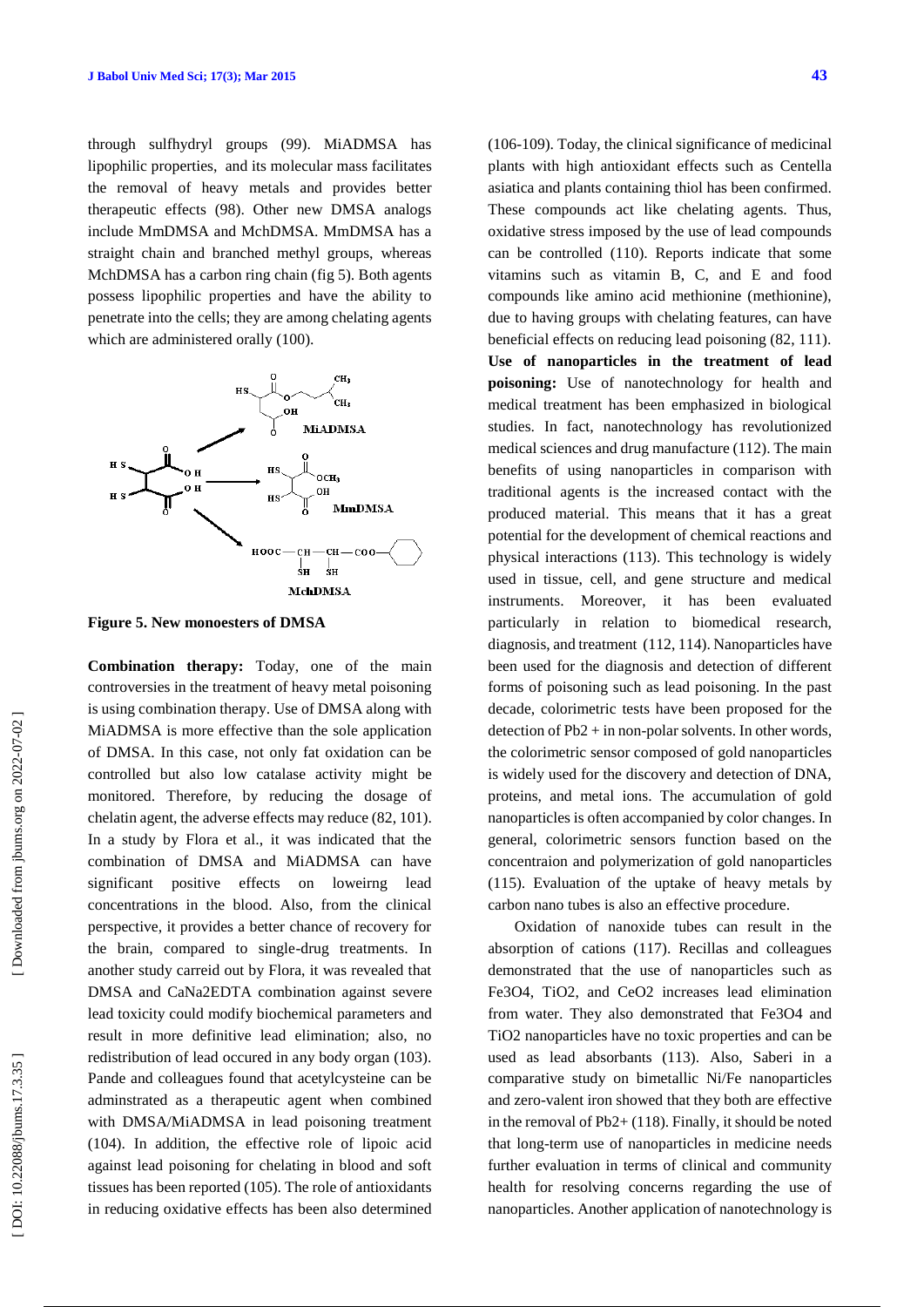the reduction of water contaminants such as bacteria, pesticides, insecticides and heavy metals (lead, mercury, cadmium, zinc, etc.). Nano catalysts and nano filters can absorb toxins and pollutants. In fact, nanotechnology may increase purity (116).

**Plasma exchange, peritoneal dialysis, hemodialysis and plasma phoresis:** Plasma exchange takes place within 24 to 36 hours after poisoning detection. When the patient's life is at risk, plasma exchange is used only in emergency cases. If toxic plasma concentration is high and there is no credible alternative, the rapid elimination of toxin can stop the progression of poisoning. This method can be also used in cases with severe symptoms of poisoning in which we cannot wait for the patient's response to drug treatment (119). In cases of lead poisoning accompanied by renal failure, before performing peritoneal dialysis, 500 mg of Ca - EDTA is administered intravenously in final stages. The amount of lead uptake in the material obtained by dialysis is equal to 4.5, resulting in the elimination of 8.16 mg of lead in 20 hours. In patients with chronic renal failure, intravenous administered dosage of Ca - EDTA (1 g) will elevate from 0.016 to 1.932 mg per day after four days of lead elimination.

Furthermore, the intravenous adminsitration of 1 g Ca -EDTA one hour before hemofiltration will lead to the increased elimination of lead in patients with end stage renal failure. It is also well -known that succimer cannot help with the removal of lead by hemodialysis (58). Hemodialysis is the best method for water -soluble and dialysable materials. However, compounds, which form strong bonds with plasma proteins, cannot be removed by hemodialysis. In such cases, plasma phoresis, which has the ability to remove heavy metals bound to plasma proteins, would be the most effective procedure (120).

# **Discussion**

Lead poisoning results in dysfunctions of the nervous, cardiovascular, gastrointestinal, respiratory, urinary, and reproductive systems. Moreover, hematologic effects and immune system deficiencies may be caused by lead poisoning. Lead can be transmitted via contact with lead -containing paint, gasoline, soil, and plants and some electrical appliances such as electric batteries and electrical cord covers. Lead exposure may occur in the uterus, or after birth, or even during adulthood and old age, resulting in numerous changes and clinical symptoms in various body organs.

Therefore, lead elimination should be one of the main tasks of healthcare organizations. Healthcare policy makers and private organizations are required to remove contaminated materials and suggest a solution for providing lead -free water, air, and food. Continuous screening of water, food, soil and air and the control of suspected cases of lead poisoning via laboratory studies and observing clinical manifestations can help reduce toxicity. In this regard, supportive and conservative treatments, combination therapy (using chelating agents), and use of antioxidants, vitamins, and nanoparticles may be helpful. Finally, training and continuous monitoring of the population, especially from young age, is the most important measure for the prevention of lead poisoning and the associated adverse effects.

# **Acknowledgments**

Hereby, we extend our gratitude to Babol Central Library, Zahravi Library of Babol University, and Shahid Beheshti Hospital of Babol for granting us access to relevant scientific documents .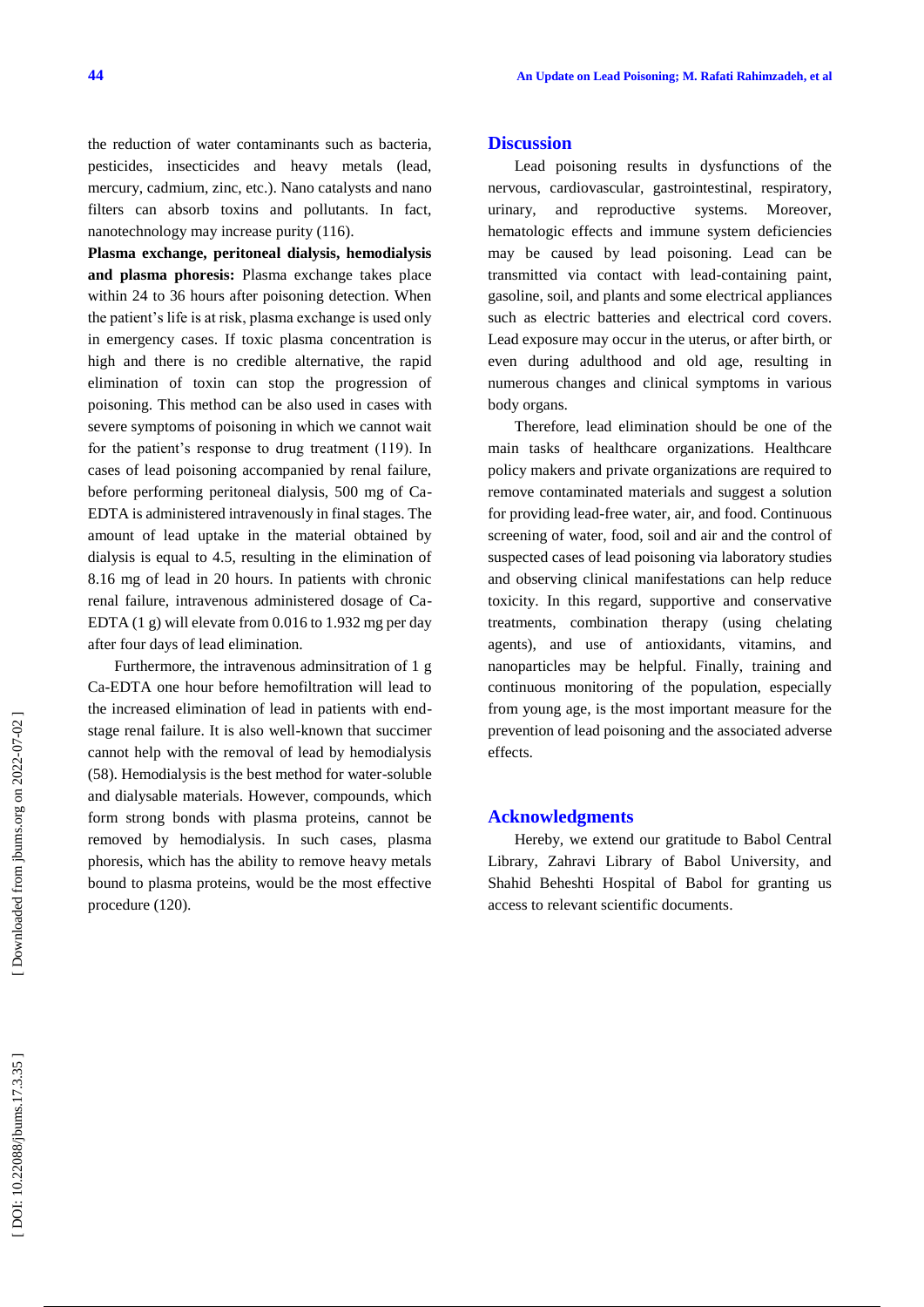# **References**

1. Rafati Rahimzadeh M, Moghaddamnia AA. Organophosphorus compounds poisoning. J Babol Univ Med Sci. 2010;12(1):71 -85. [In Persian].

2. Moghaddamnia AA. Survey of acute suicidal poisoning in the west of Mazandaran prouince during the years 1994 - 97. J Mazandaran Univ Med Sci. 1999;9(22 -23):18 -25.[In Persian].

3.Moghaddamnia AA, Abdollahi M. An epidemiological study of poisoning in northern Islamic Republic of Iran. East Mediterr Health J. 2002;8(1):88 -94.

4.Paudyal BP. Poisoning: pattern and profile of admitted cases in a hospital in central Nepal. J Nepal Med Assoc 2005;44(159):92 -6.

5.Rafati Rahimzadeh M, Rafati Rahimzadeh M, Moghaddamnia AA. Arsenic compounds toxicity. J Babol Univ Med Sci. 2013;15(2):51 -68. [In Persian].

6.Neustadt J, Pieczenik S. Heavy -metal toxicity -with emphasis on mercury. Integrative Med. 2007;6(2):26 -32.

7.Ghelich S, Zarinkamar F, Niknam V. Determination of peroxidase activity, total phenolic and flavonoid compounds due to Lead toxicity in Medicago sativa L. Adv Environ Biol. 2012;6(8):2357 -64.

8.Hernberg S. Lead poisoning in a historical perspective. Am J Ind Med.2000;38(3):244 -54.

9.Lanphear BP. The conquest of lead poisoning:A pyrrhic victory. Environ Health Perspect. 2007;115(10):A484 -A5.

10.Juberg DR. Lead and human health:an update,2nd ed. American Council on Science and health. 2000.p.8.

11.Babalola OO, Okonji RE, Atoyebi JO, Sennuge TF, Raimi MM, Eji m -Eze EE, et al. Distribution of lead in selected organs and tissues of albino rats exposed to acute lead toxicity. Sci Res Essays. 2010;5(9):845 -8.

12.Staudinger KC, Roth VS. Occupational lead poisoning. Am Fam Physician. 1998;57(14):719 -26.

13.Klaassen CD. Casarett & Daull's Toxicology: the basic science of poisons. 7<sup>th</sup> ed. NewYork:McGraw-Hill; 2007.p.943 -7.

14.Garza A, Vega R, Soto E. Cellular mechanisms of lead neurotoxicity. Med Sci Monit. 2006;12(3):RA57 -65.

15.Lidsky TI, Schneider JS. Lead neurotoxicity in children: basic mechanisms and clinical correlates. Brain. 2003;126(pt 1):5 -19.

16.Teo JG, Goh KY, Ahuja A, Ng HK, Poon WS. Intracranial Vascular Calcifications,Glioblastoma Multiforme, and Lead poisoning. [AJNR Am J Neuroradiol.](http://www.ncbi.nlm.nih.gov/pubmed/?term=Intracranial+Vascular+Calcifications%2CGlioblastoma+Multiforme%2C+and+Lead+poisoning) 1997;18(3):576 -9.

17. Ekong EB, Jaar BG, Weaver VM. Lead-related nephrotoxicity: A review of the epidemiologic evidence. Kidney Int. 2006;70(12):2074 -84.

18.Muntner P, He J, Vupputuri S, Coresh J, Batuman V. Blood lead and chronic kidney disease in the general United states population:results from NHANES III. Kidney International. 2003;63:1044 -50.

19.Hsu PC, Liu MY, Hsu CC, Chen LY, Guo YL. Lead exposure causes generation of reactive oxygen species and functional impairment in rat sperm. Toxicology. 1997;122(1 -2):133 -43.

20.Menke A, Muntner P, Batuman V, silbergeld EK, Guallar E. Blood lead below 0.48 mol/L (10 g/dL) and mortality among US adults. Circulation. 2006;114(13):1388 -94.

21.Ahamed M, Siddiqui MK. Low level lead exposure and oxidative stress: current opinions. Clin Chim Acta. 2007;383(1 -2):57 -64.

22.Ding Y, Gonick HC, Vaziri ND. Lead promotes hydroxyl radical generation and lipid peroxidation in cultured aortic endothelial cells. Am J Hypertens. 2000;13(5 pt 1):552 -5.

23.Flora G, Gupta D, Tiwari A. Toxicity of lead:A review with recent updates. Interdiscip Toxicol. 2012;5(2):47 -58.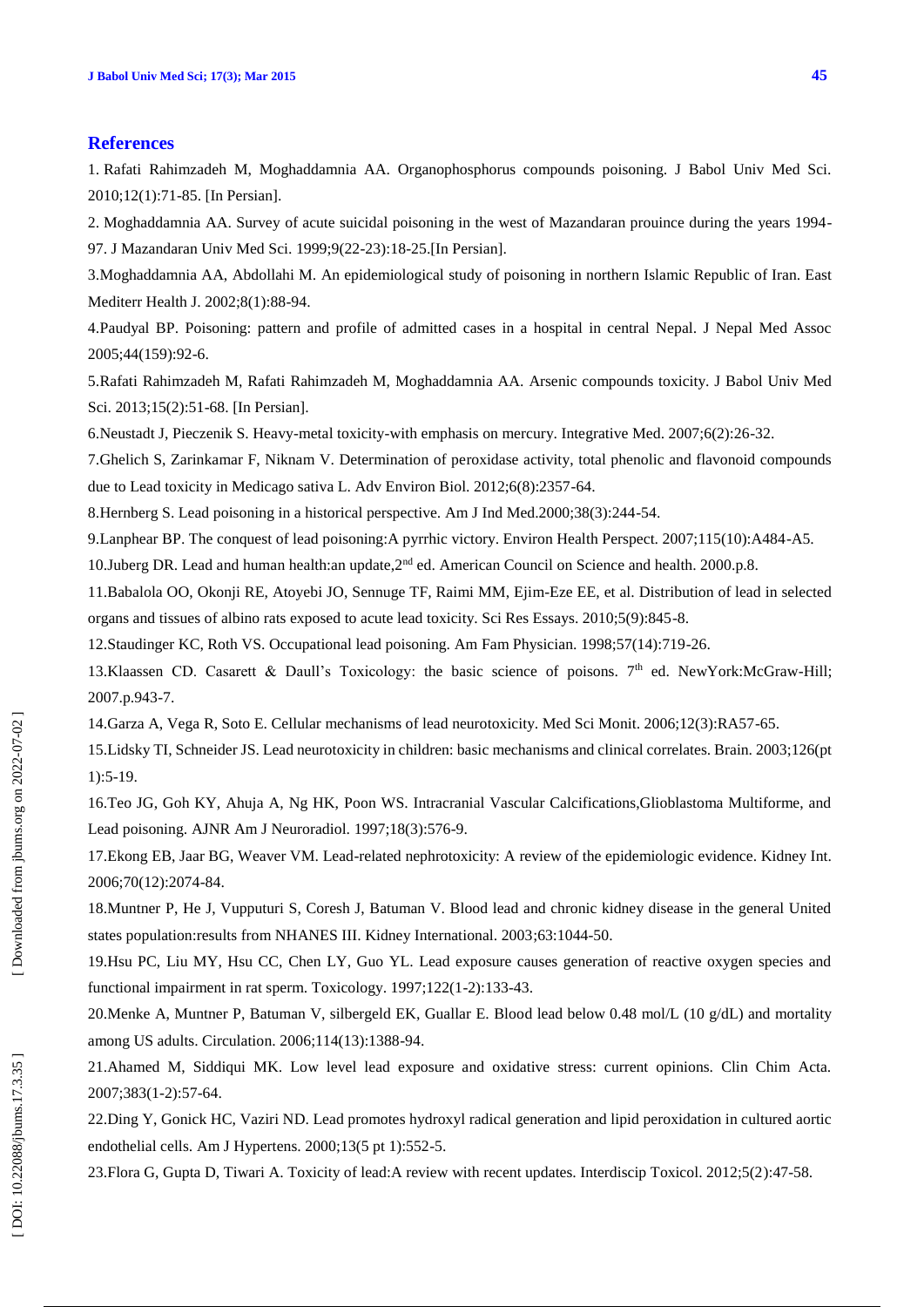24.Mates JM. Effects of antioxidant enzymes in the molecular control of reactive oxygen species toxicology. Toxocology. 2000;153:83 -104.

25.Patrick L. Lead toxicity part II:the role of free radical damage and the use of antioxidants in the pathology and treatment of lead toxicity. Altern Med Rev. 2006;11(2):114 -27.

26.Hsiang J, Diaz E. Lead and developmental neurotoxicity of the central nervous system. Curr Neurobiol. 2011;2(1):35 - 42.

27.Sanders T, Liu Y, Buchner V, Tchounwou PB. Neurotoxic effects and biomarkers of lead exposure:A review. Rev Environ Health. 2009;24(1):15 -45.

28.Ibrahim D, Froberg B, Wolf A, Rusyniak DE. Heavy metal poisoning:clinical presentations and pathophysiology. Clin Lab Med. 2006;26(1):67 -97.

29.Rubens O, Logina I, Kravale I, Eglite M, Donaghy M. Peripheral neuropathy in chronic occupational inorganic lead exposure:a clinical and electrophysiological study. J Neurol Neurosurg Psychiatry. 2001;71(2):200 -4.

30.Ahn HC, Hwang KY, Kim YB, Lee GS, Lee SS, Ahn KD, et al. Different effects of serum iron status on the relationship between blood lead and zinc protoporphyrin in lead workers in Korea. J Occup Health. 1999;41:166 -71.

31.Abdel Aziz II, Al Agha SZ, Shehwan OA. Hematological and biochemical studies for gasoline toxicity among gasoline workers in Gaza Strip. J Al -Aqsa Univ. 2006;10(S.E):41 -58.

32.Navas -Acien A, Guallar E, Silbergeld EK, Rothenberg SJ. Lead exposure and cardiovascular disease -A systematic review. Environ Health Perspect. 2007;115(3):472 -82.

33.Vaziri ND, Sica DA. Lead -induced hypertension: role of oxidative stress. Curr Hypertens Rep. 2004;6(4):314 -20. 34.Gonick HC, Behari JR. Is lead exposure the principle cause of essential hypertension? Med Hypotheses. 2002;59(3):239 -46.

35.Vaziri ND, Gonick HC. Cardiovascular effects of lead exposure. Indian J Med Res. 2008;128(4):426 -35.

36.Perwaiz Iqbal M. Lead pollution -A risk factor for cardiovascular disease in Asian developing countries. PakJ PharmSci. 2012;25(1):289 -94.

37. Elena R, Aristotel C. Lead exposure-hematological and cardiovascular side effects. Med Connections. 2012;7(3):39-41.

38.Begovic V, Nozic D, Kupresanin S, Tarabar D. Extreme gastric dilation caused by chronic lead poisoning:A case report. World J Gastroenterol. 2008;14(16):2599 -601.

39.Lin NF, Huang PT. Lead poisoning -an often overlook cause of abdominal pain. Taiwan J Fam Med. 2005;15:46 -53. 40.Masoodi M, Zali MR, Ehsani -Ardakani MJ, MohammadAlizadeh AH, Aiassofi K, Aghazadeh R, et al. Abdominal pain due to lead -contaminated opium:A new source of inorganic lead poisoning in iran. Arch Iran Med. 2006;9(1):72 -5. 41.Carmouche JJ, Puzas JE, Zhang X, Tiyapatanaputi P, Cory -Slechta DA, Gelein R, et al. Lead exposure inhibits fracture

healing and is associated with increased chondrogenesis, delay in cartilage mineralization, and a decrease in osteoprogenitor frequency. Environ Health Perspect. 2005;113(6):749 -55.

42.Nelson LS, Lewin NA, Howland MA, Hoffman RS, Goldfrank LR, Flomenbaum NE. Goldfrank's toxicologic emergencies.9<sup>th</sup> ed. NewYork: McGrawHill; 2011. p. 1266-83.

43.Campbell JR, Rosier RN, Novotny L, Puzas E. The association between environmental lead exposure and bone density in children. Environ Health Perspect. 2004;112(11):1200 -3.

44.Bagci C, Bozkurt AI, Cakmak EA, Can S, Cengiz B. Blood lead levels of the battery and exhaust workers and their pulmonary function tests. Int J Clin Pract. 2004;58(6):568-72.

Downloaded from jbums.org on 2022-07-02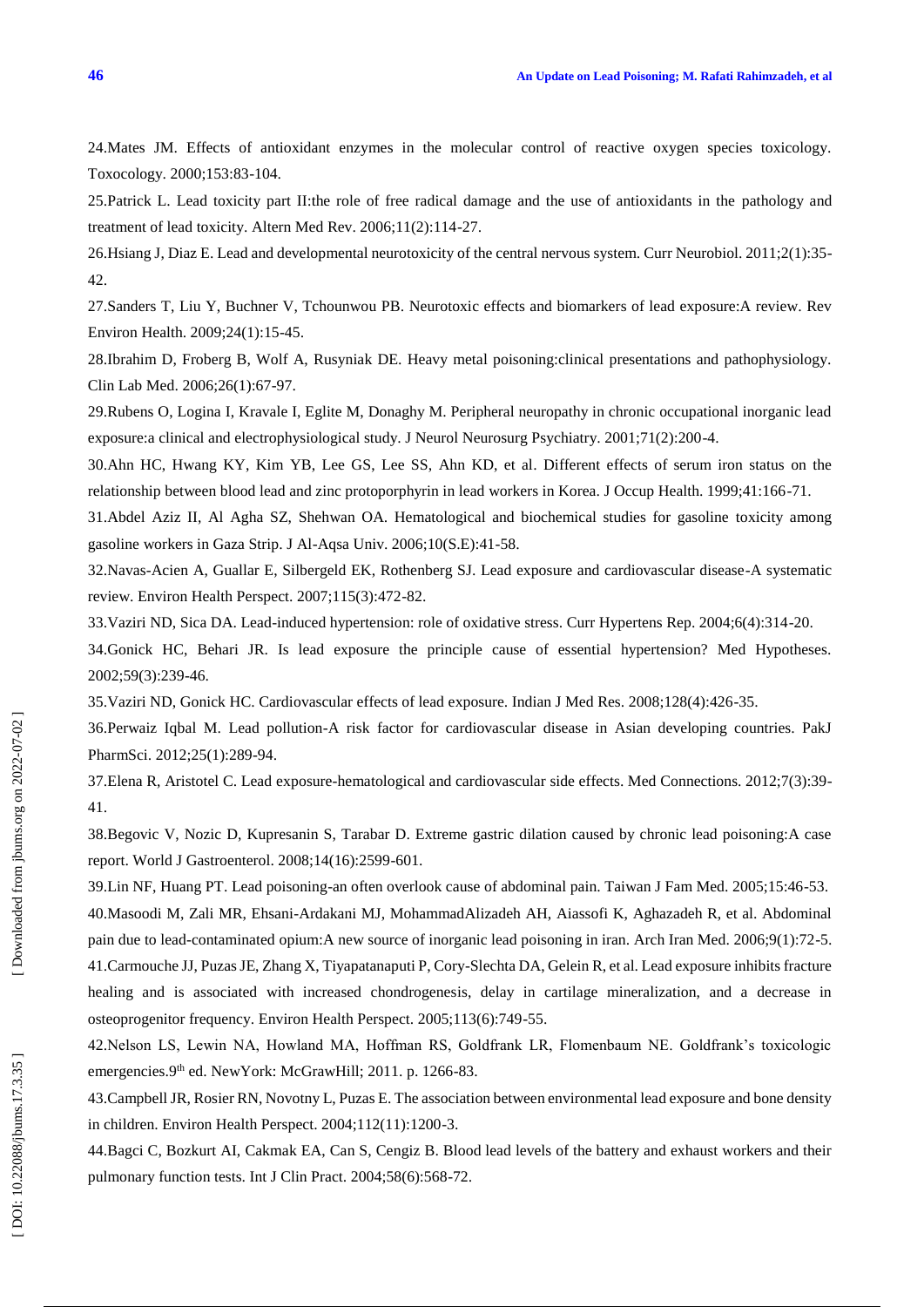45.Lahn M, Sing W, Nazario S, Fosberg D, Bijur P, Gallagher EJ. Increased blood lead levels in severe smoke inhalation. [Am J Emerg Med.](http://www.ncbi.nlm.nih.gov/pubmed?term=Increased%5BTitle%5D%20AND%20Blood%5BTitle%5D%20AND%20Lead%5BTitle%5D%20AND%20Levels%5BTitle%5D%20AND%20Severe%5BTitle%5D%20AND%20Smoke%5BTitle%5D%20AND%20Inhalation%5BTitle%5D) 2003;21(6):458 -60.

46.Khazdair MR, Boskabady MH, Afshari R, Dadpour B, Behforouz A, Javidi M, et al. Respiratory symptoms and pulmonary function testes in lead exposed workers. Iran Red Crescent Med J. 2012;14(11):737 -42.

47.Benera A, Almehdib AM, Alwashc R, Al -Neamyd FRM. A pilot survey of blood lead levels in various types of workers in the United Arab Emirates. Environ Int. 2001;27(4):311 -4.

48.Englyst V, Lundstrom NG, Gerhardsson L, Rylander L, Nordberg G. Lung cancer risks among lead smelter workers also exposed to arsenic. Sci Total Environ. 2001;273(1 -3):77 -82.

49.Ghoniem MH, El -Sharkawy NI, Hussein MMA, Moustafa GG. Efficacy of curcumin on lead induced nephrotoxicity in female albino rats. J Am Sci. 2012;8(6):502 -10.

50.Rastogi SK. Renal effects of environmental and occupational lead exposure. Indian J Occup Environ Med. 2008;12(3):103 -6.

51.Gonick HC. Nephrotoxicity of cadmium & lead. Indian J Med Res. 2008;128(4):335 -52.

52.Apostoli P, Kiss P, Porru S, Bonde JP, Vanhoorne M. Male reproductive toxicity of lead in animals and humans. Occup Environ Med. 1998;55(6):364 -74.

53.Queiroz Rd, Waissmann EK. Occupational exposure and effects on the male reproductive system. Cad Saude Publica. 2006;22(3):458 -93.

54.Qureshi N, Sharma R. Lead toxicity and infertility in female swiss mice:A review. J Chem Bio Phy Sci. 2012;2(4):1849 -61.

55.Waalkes MP, Liu J, Goyer RA, Diwan BA. Metallothionein -I/II double knockout mice are hypersensitive to lead induced kidney carcinogenesis: role of inclusion body formation. Cancer Res. 2004;64(21):7766 -72.

56.Steenland K, Boffetta P. Lead and cancer in humans:where are we now. Am J Ind Med. 2000;38(3):295 -9.

57.Kalahasthi R, Barman T, Raghavendra Rao H. Assessment of the relationship between blood lead levels and hematological parameters among lead acid- strage battery plant workers. J Environ Occup Sci. 2012;1(1):1-5.

58.Brent J, Wallace KL, Burkhart KK, Phillips SD, Ward Donovan J. Critical Care Toxicology Diagnosis and Management of the Critically Poisoned Patient. St. Louis: Mosby; 2005:821 -36.

59.Binns HJ, Campbell C, Brown MJ. I Interpreting and managing blood lead levels of less than 10 microg/dL in children and reducing childhood exposure to lead: recommendations of the centers for disease control and prevention advisory committee on childhood lead poisoning prevention. Peditrics. 2007;120(5):e1285 -e98.

60.Needleman H. Lead Poisoning. Annu Rev Med. 2004;55:209 -22.

61.Lormphongs S, Miyashita K, Morioka I, Chaikittiporn C, Miyai N, Yamamoto H. Lead exposure and blood lead level of workers in a battery manufacturing plant in Thailand. Ind Health. 2003;41(4):348 -53.

62.Wang VS, Lee MT, Chiou JY, Guu CF, Wu CC, Wu TN, et al. Relationship between blood lead levels and renal function in lead battery workers. Int Arch Occup Environ Health. 2009;75(8):569 -75.

63.Olusegun Peter A. Total blood and urinary lead levels in battery charging artisans in two metropolitan cities of South West Nigeria. J Appl Biosci. 2009;14:796 -9.

64.Makino S, Tsuruta H, Takata T. Relationship between blood lead level and urinary ALA level in workers exposed to very low levels of lead. Ind Health. 2000;38(1):95 -8.

65.Sakai T. Biomarkers of lead exposure. Industrial Health. 2000;38(2):127 -42.

66.Murata K, Sakai T, Morita Y, Iwata T, Dakeishi M. Critical dose of lead affecting delta -aminolevulinic acid levels. J Occup Health. 2003;45(4):209 -14.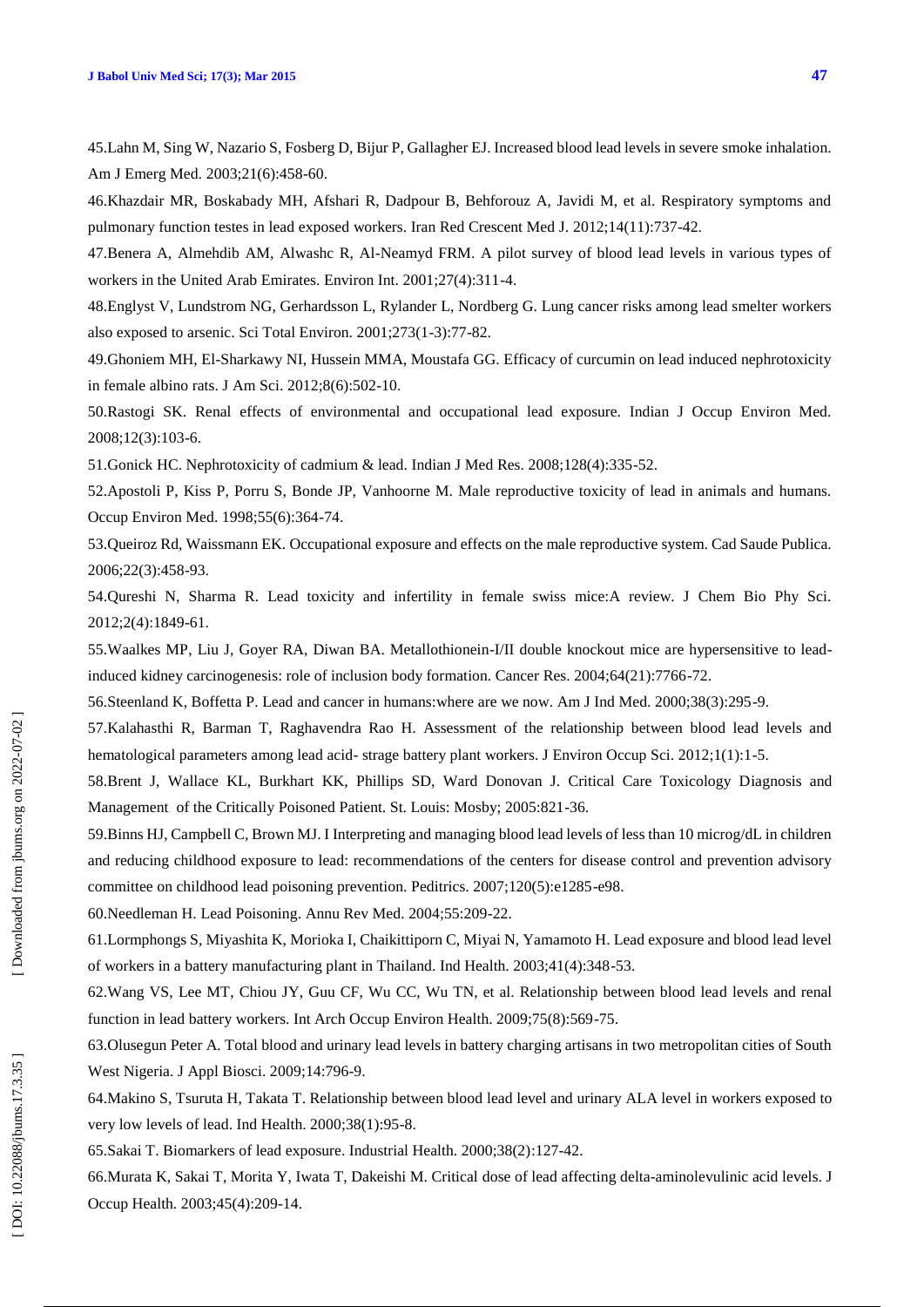68.Lopes Alves AN, Sumita NM, Soriano Fortini A, Pacheco Neto M, Mendes ME, da Silva Duarte AJ. Improvement of an HPLC method to determine urinary δ -aminolevulinic acid. J Bras Patol Med Lab. 2010;46(3):171 -4.

69.Mehra R, Juneja M. Elements in scalp hair and nails indicating metal body burden in polluted environment. J Sci Ind Res. 2005;64(2):119 -24.

70.Ayodele JT, Bayero AS. Lead and zinc concentrations in hair and nail of some Kano inhibitants. African J Environ Sci Technol. 2009;3(6):164 -70.

71.Kim M, Kim K. Biomonitoring of lead and cadmium in the hair and fingernails of elderly Korean subjects. Biol Trace Elem Res. 2011;143(2):794 -802.

72.Lech T. Exhumation examination to confirm suspicion of fetal lead poisoning. Forensic Sci Int. 2006;158(2 -3):219 - 23.

73.Mehra R, Juneja M. Biological monitoring of lead and cadmium in human hair and nail and their correlations with biopsy materials, age and exposure. Indian J Biochm Biophys. 2004;41(1):53 -6.

74.Atre A, Shinde PR, Shinde SN, Wadia RS, Nanivadekar AA, Vaid SJ, et al. Pre - and post treatment MR imaging findings in lead encephalopathy. [AJNR Am J Neuroradiol](http://www.ncbi.nlm.nih.gov/pubmed/?term=Pre-+and+Posttreatment+MR+Imaging+Findings+in+Lead+Encephalopathy). 2006;27(4):902 -3.

75.Raber SA. The dense metaphyseal band sign. Radiology.1999;211(3):773 - 4 .

76.SinGhal M, Tiwari OP. Lead poisoning. Indian J Radiol Imag. 2005;15(2):247 -9.

77.Spitz M, Lucato LT, Haddad MS, Barbosa ER. Choreoathetosis secondary to lead toxicity. Arq Neuropsiquiatr. 2008;66(3A):575 -7.

78.Weaver VM, Jaar BG, Schwartz BS, Todd AC, Ahn KD, Lee SS, et al. Associations among lead dose biomarkers, uric acid, and renal function in Korean lead workers. Environ Health Perspect. 2005;113(1):36 -42.

79.Dunn LT. Raised intracranial pressure. J Neurol Neurosurg Psychiatry. 2002;73(Suppl 1):i23 -7.

80.Ennis KM, Brophy GM. Management of intracranial hypertension: focus on pharmacologic strategies. [AACN Adv](http://www.ncbi.nlm.nih.gov/pubmed/?term=Management+of+Intracranial+Hypertension%3A+Focus+on+Pharmacologic+Strategies)  [Crit Care.](http://www.ncbi.nlm.nih.gov/pubmed/?term=Management+of+Intracranial+Hypertension%3A+Focus+on+Pharmacologic+Strategies) 2011;22(3):177 -82.

81. Bhanushali MJ, Helmers SJ. Diagnosis and acute management of seizure in adults. Hosp Physician. 2008;44(11):37-42,48.

82.Flora SJ, Pachauri V. Chelation in metal intoxication. Int J Environ Res Public Health. 2010;7(7):2745 -88.

83.Rooney JP. The role of thiols, nutritional factors and interacting ligands in the toxicology of mercury. Toxicology. 2007;234(3):145 -56.

84.Crinnion WJ. EDTA redistribution of lead and cadmium into the soft tissues in a human with a high leadburden should DMSA always be used to follow EDTA in such cases?? Altern Med Rev. 2011;16(2):109 -12.

85.Mikirova N, Casciari J, Hunninghake R, Riordan N. EDTA chelation therapy in the treatment of toxic metals exposure. Spatula. 2011;1(2):81 -9.

86.Iijima Y, Akuzawa N, Hatori T, Imai K, Kitahara Y, Kurabayashi M. Lead intoxication treated with D - penicillamine. J Med Cases. 2014;5(4):187 -93.

87.Katzung B, Masters S, Trevor A. Basic and clinical pharmacology, 12<sup>th</sup> ed. NewYork:McGrawHill;2012. p. 1021-5. 88. Porru S[, Alessio L.](http://www.ncbi.nlm.nih.gov/pubmed/?term=Alessio%20L%5BAuthor%5D&cauthor=true&cauthor_uid=8672793) The use of chelating agents in occupational lead poisoning. Occup Med(Lond). 1996;46(1):41-8. 89.Vilensky JA, Redman K. British anti -lewisite (dimercaprol): an amazing history. Ann Emerg Med. 2003;41(3):378 - 83.

1996;20(2):106 -10.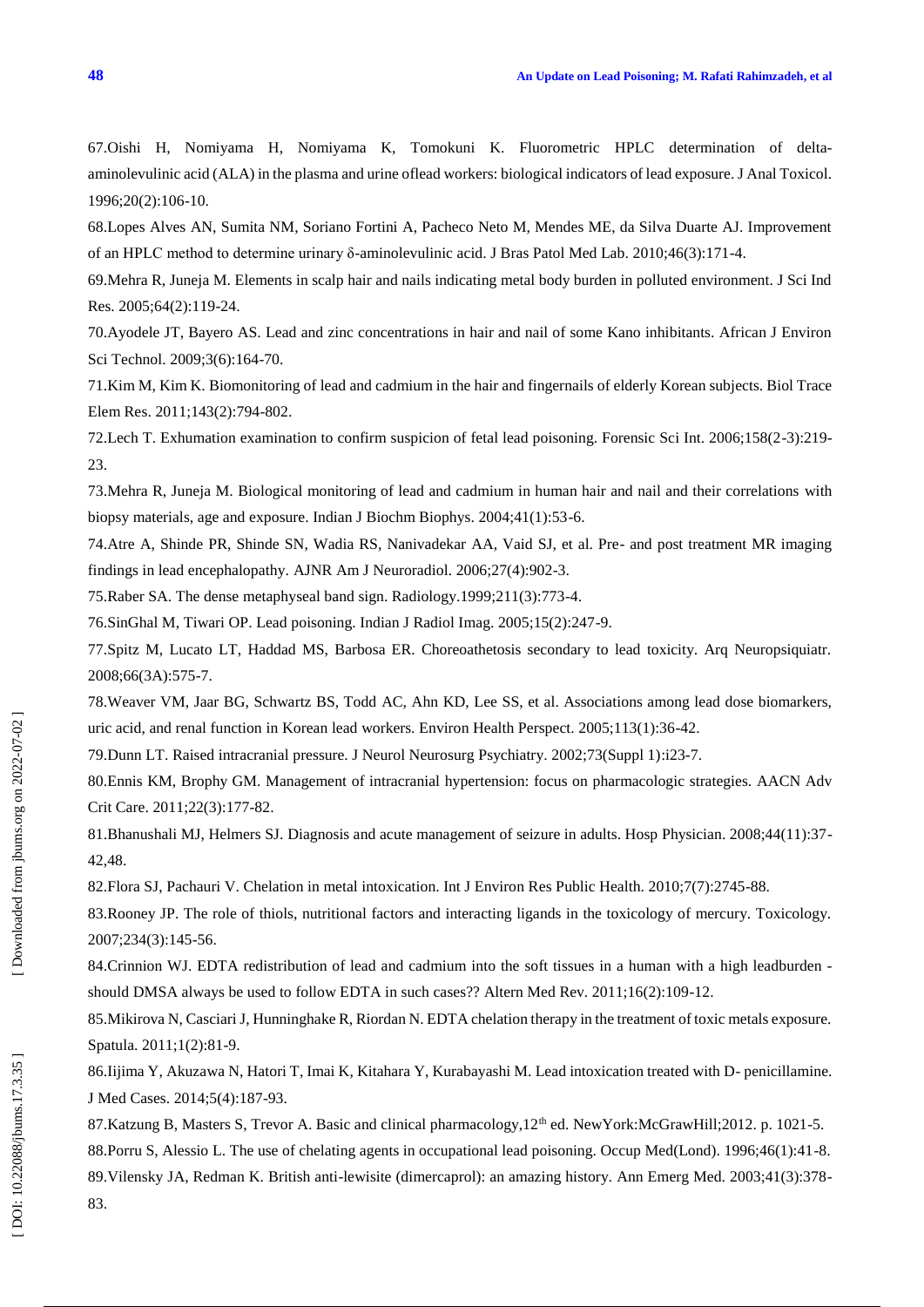90.Coon T, Miller M, Shirazi F, Sullivan J. Lead toxicity in a 14 -Year old female with retained bullet fragments. Pediatrics. 2006;117(1):227 -30.

91.Woolf AD, Goldman R, Bellinger DC. Update on the clinical management of childhood lead poisoning. Pediatr Clin North Am. 2007;54(2):271 -94.

92.Ellis MR, Kane KY. Lighting the lead load in children. Am Fam Physician. 2000;62(3):545 -54.

93. Miller AL. Dimercaptosuccinic acid (DMSA), a non -toxic, water -soluble treatment for heavy metal toxicity. Altern Med Rev. 1998;3(3):199 -207.

94.Crinnion WJ. EDTA redistribution of lead and cadmium into the soft tissues in a human with a high leadburden should DMSA always be used to follow EDTA in such cases?. [Altern Med Rev.](http://www.ncbi.nlm.nih.gov/pubmed/?term=EDTA+Redistribution+of+Lead+and+Cadmium+Into+the+Soft+Tissues+in+a+Human+With+a+High+Lead+Burden-+Should+DMSA+Always+Be+Used+to+Follow+EDTA+in+Such+Cases) 2011;16(2):109 -12.

95.Bradberry S, Sheehan T, Vale A. Use of oral dimercaptosuccinic acid (succimer) in adult patients with inorganic lead poisoning. Q J Med. 2009;102(10):721 -32.

96.Cohen JP, Ruha AM, Curry S, Biswas K, Westenberger B, Ye W, et al. Plasma and urine dimercaptopropanesulfonate concentrations after dermal application of transdermal DMPS (TD -DMPS). J Med Toxicol. 2013;9(1):9 -15.

97.Farooq Y, Hussain MM, Aleem SB, Farooq MA. Lead intoxication: the extent of problem and its management. Pak J Physiol. 2008;4(2):36 -41.

98.Flora SJ, Chouhan S, Kannon GM, Mittal M, Swarnker H. Combined administration of taurine and monoisoamyl DMSA protects arsenic induced oxidative injury in rats. [Oxid Med Cell Longev.](http://www.ncbi.nlm.nih.gov/pubmed/?term=Combined+administration+of+Taurine+and+monoisoamyl+DMSA+protects+arsenic+induced+oxidative+injury+in+rats) 2008;1(1):39 -45.

99.Flora SJ, Bhadauria S, Pachauri V, Yadav A. Monoisoamyl 2, 3 -dimercaptosuccinic acid (MiADMSA) demonstrates higher efficacy by oralroute in reversing arsenic toxicity: a pharmacokinetic approach. Basic Clin Pharmacol Toxicol. 2012;110(5):449 -59.

100.Flora SJ. Metal poisoning:threat and management. Al Ameen J Med Sci. 2009;2(2):4 -26.

101.Bhadauria S, Flora SJ. Response of arsenic - induced oxidative stress, DNA damage, and metal imbalance to combined administration of DMSA and monoisoamyl -DMSA during chronic arsenic poisoning in rats. Cell Biol Toxicol. 2007;23:91 -104.

102.Flora SJ, Saxena G, Gautam P, Kaur P, Gill KD. Response of lead - induced oxidative stress and alterations in biogenic amines in different rat brain regions to combined administration of DMSA and MiADMSA. Chem Biol Interact. 2007;107(3):209 -20.

103.Flora SJ, Bhattacharya R, Vijayaraghavan R. Combined therapeutic potential of meso -2,3 -dimercaptosuccinic acid and calcium disodiumedetate on the mobilization and distribution of lead in experimental lead intoxication in rats. Fundam Appl Toxicol. 1995;25(2):233 -40.

104.Pande M, Mehta A, Pant BP, Flora SJ. Combined administration of a chelating agent and an antioxidant in the prevention and treatment of acute lead intoxication in rats. Environ Toxicol Phamacol. 2001;9(4):173 -84.

105.Pande M, Flora SJ. Lead induced oxidative damage and its response to combined administration of α -lipoic acid and succimers in rats. Toxicology. 2002;177(2-3):187-96.

106.Babaee N, Moslemi D, Khalilpour M, Vejdani F, Moghadamnia Y, Bijani A, et al. Antioxidant capacity of calendula officinalis flowers extract and prevention of radiation induced oropharyngeal mucositis in patients with head and neck cancers: a randomized controlled clinical study. Daru. 2013;21(1):18.

107.Shahaboddin ME, Pouramir M, Moghadamnia AA, Parsian H, Lakzaei M, Mir H. Pyrus biossieriana Buhse leaf extract: An antioxidant, antihyperglycaemic and antihyperlipidemic agent. Food Chem. 2011;126(4):1730 -3.

108.Jenabian N, Moghadamnia AA, Karami E, Mir APB. The effect of Camellia Sinensis (green tea) mouthwash on plaque -induced gingivitis: a single -blinded randomized controlled clinical trial. Daru. 2012;20(1):39.